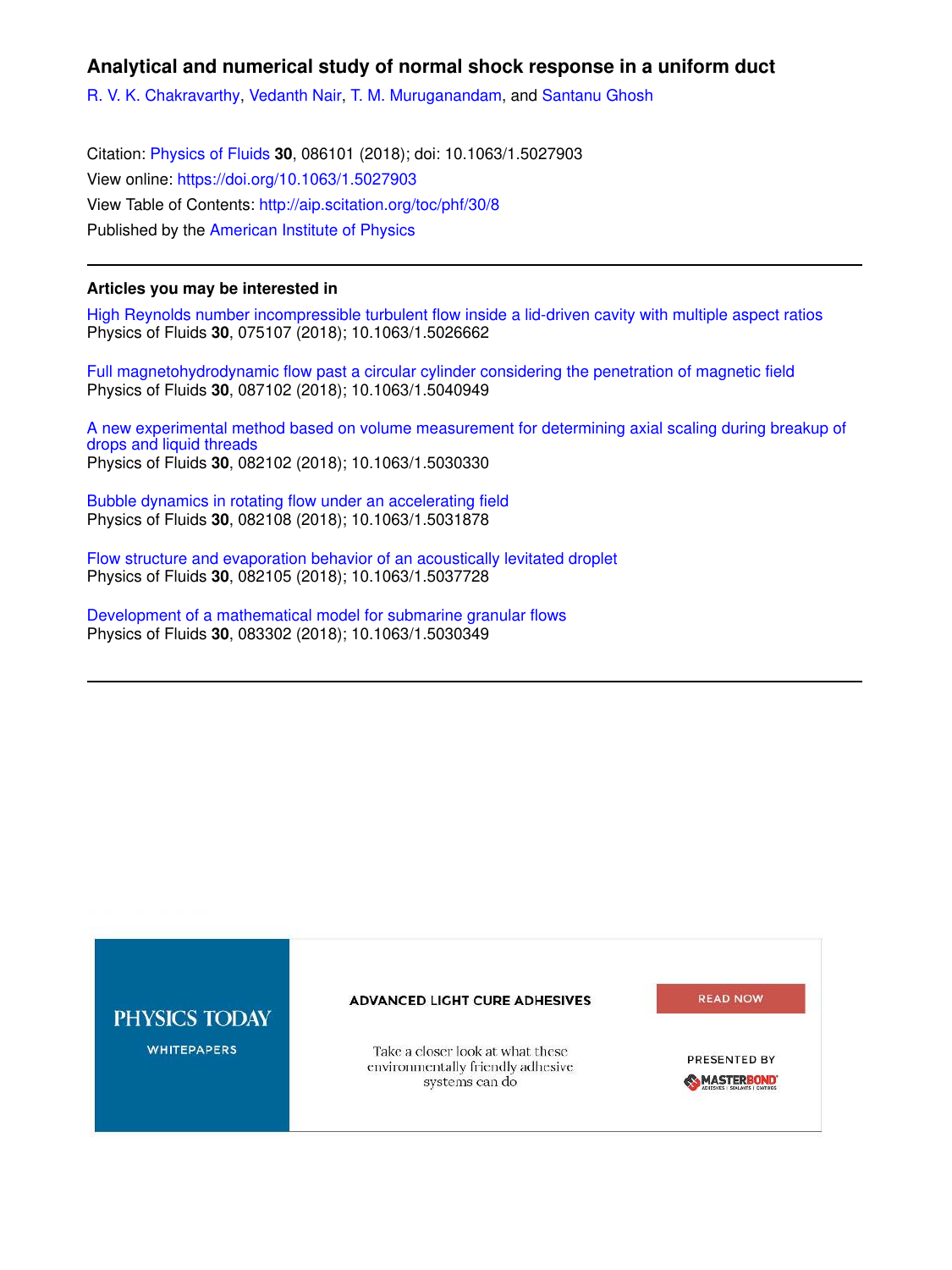

# **Analytical and numerical study of normal shock response in a uniform duct**

R. V. K. Chakravarthy, Vedanth Nair,<sup>a)</sup> T. M. Muruganandam, <sup>b)</sup> and Santanu Ghosh *Department of Aerospace Engineering, Indian Institute of Technology Madras, Chennai, TN 600 036, India*

(Received 7 March 2018; accepted 20 July 2018; published online 14 August 2018)

The response of an inviscid shock to external pressure perturbations in a constant area duct is analyzed in terms of fundamental processes like perturbation propagation and its interaction with shock. The results of these elementary processes are formulated analytically and with a Riemann wave tracking method to enable the prediction of shock movement for both upstream and downstream perturbations. The predictions thus obtained are compared with the finite-volume based numerical simulations of the Euler equations. This study shows that the shock responds nonlinearly to perturbations and the nonlinearity has a cumulative effect. Contact surfaces generated during the interaction of normal shock with perturbations, which was ignored in previous investigations, are shown to be important in order to capture this cumulative nonlinearity. The nonlinearity alters the positive and negative duty cycles, which results in a net displacement of shock after responding to one full cycle of sinusoidal perturbation. This drift in shock location is pronounced at low supersonic Mach numbers (1.2–3) but is also present at higher Mach numbers. Furthermore, it is demonstrated that the duty cycle variations are higher for perturbations originating downstream of shock than those originating upstream. The variations in frequency and amplitude are found to merely scale the response and do not introduce any new physics. *Published by AIP Publishing.* https://doi.org/10.1063/1.5027903

# **I. INTRODUCTION**

Steady supersonic flow with a normal shock, owing to downstream boundary conditions, is a common flow feature and occurs in supersonic intakes, nozzles, diffusers, etc. In reality, a steady flow never exists, but is often used as an idealization of the actual flow to simplify the analysis. The unsteady perturbations could be due a variety of sources, most common sources being atmospheric disturbances and those resulting from combustion process. These perturbations, in a few cases, can become very important and result in phenomena like disgorging of inlet shock, intake buzz, etc., which in turn may cause a drastic reduction in the performance of the aircraft. Hence, it is important to understand the unsteady effect due to the perturbations to gain further insight into the phenomenon plaguing the aerospace industry and take a step toward achieving better control of flight performance.

One of the earliest studies in this area is that of Hurrell.<sup>1</sup> He performed an analytical study of the shock response to downstream perturbations in both uniform and varying area ducts. The main focus of the study was to obtain the phase lag relation between pressure and shock movement. He showed that the shock response is instantaneous, and in the case of a constant area duct, there is no phase lag. The analysis used linearized shock relations, assumed linear wave propagation, constant shock location, and ignored the reflection of waves at the shock boundary. This work was extended by Culick and Rogers<sup>2</sup> to model impedance at the shock boundary and to

obtain acoustic field downstream of shock. They showed that after responding to one full cycle of sinusoidal perturbation, the shock does not return to the initial position. However, they assumed the response to be a sinusoid in time to obtain this result.

Sajben *et al.* $3-5$  have performed a series of experiments to study the effect of downstream perturbations in a divergent section and also to predict the frequencies at which sustained shock oscillations naturally occur. Their study focused mainly on predicting a model for impedance at normal shock boundary so that the pressure field can be calculated based on perturbations imposed downstream. As it was an experimental study, it was not possible to isolate the effect of unsteady perturbation from those due to flow separation and changes in geometry. Similar complications were faced by Bur *et al.*, <sup>6</sup> who have performed an experimental investigation of shock response to downstream perturbation in a divergent section. Direct Numerical Simulations (DNS) by Robinet and Casalis<sup>7</sup> and Oh *et al.*<sup>8</sup> also had the same problem.

Biedron and Adamson<sup>9</sup> have used asymptotic methods to obtain the shock response in a divergent duct. Their study too, like that of Culick and Rogers, $<sup>2</sup>$  points toward the nonlinear</sup> response of the shock but does not give a clear reason for its occurrence. Also, as they considered a divergent section for analysis, it is not possible to conclude if the observations are due to unsteady perturbations or duct geometry.

Recent investigations include those by Moase *et al.*<sup>10</sup> and Bruce and Babinsky.<sup>11</sup> Moase *et al.*<sup>10</sup> have investigated the shock response in nozzles and diffusers using an analytical model to predict the shock response and impedance at the shock boundary. They further validated their analytical model by DNS of the same.

a)Also at Department of Aerospace Engineering, Georgia Institute of Technology, Atlanta, GA 30332, USA.

 $(b)$ Author to whom correspondence should be addressed: murgi@ae.iitm.ac.in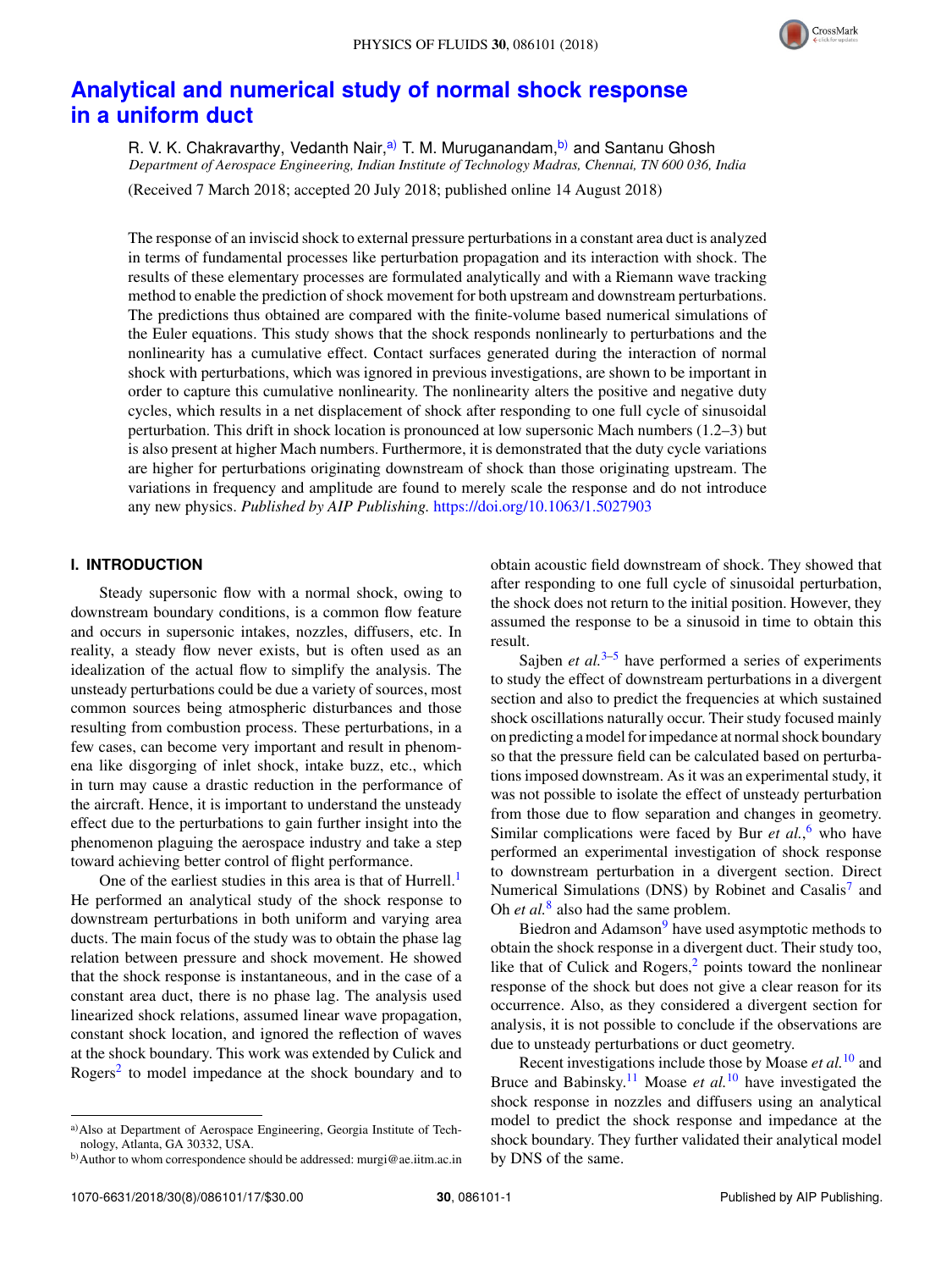Bruce and Babinsky $11$  have performed an experimental study of the shock response in a constant area duct to downstream perturbations in a large test section area tunnel. Thus, they could avoid the complications of geometry and minimize the effect of viscosity and flow separation. However, in their investigation, when the mean shock location was oscillating, it was forced back to a desired region by manually operating the tunnel valve, and no attempt was made to investigate this phenomenon.

It can be clearly seen that most of the studies had multiple effects (flow separation, duct geometry, and unsteady perturbations) acting together. In such a scenario, it is very difficult to decouple them and attribute the observations to a single effect. Another important observation is that most of studies have tried to model the shock boundary by computing reflection and transmission coefficients at the shock boundary rather than understanding the physics of the interaction. Though the fundamental physics behind various processes involved (shockshock interaction, nonlinear propagation of a wave) are well known, not much attention was given toward understanding the shock response from these fundamental processes.

The current study, to the best of our knowledge, is the first study which concentrates only on the effect of unsteadiness and details of the shock-perturbation interaction. This work initially analyzes a single perturbation interacting with a normal shock in a one-dimensional flow. Subsequently, a sequence of compression and expansion waves of very small magnitudes are made to interact with the normal shock. Fully analytical solution, wave tracking based semi-analytical solution, and CFD simulations are used to solve the problem and the results are compared.

A broad outline of the paper is as follows. Section II formulates the problem tackled by this study and the methodology employed. The fundamental processes mentioned in Sec. II will be discussed in detail in Sec. III. The discussion will be extended to a sinusoidal perturbation in Sec. IV to obtain an analytical formulation and various features of shock motion as predicted by this formulation will be presented. These predictions are compared against semi-analytical simulations in Sec. V and CFD simulations in Sec. VI with discussion of the results presented toward the end of each section. The conclusions are presented in Sec. VII.

## **II. FORMULATION AND METHODOLOGY**

## **A. Formulation**

The response of shock to a sinusoidal perturbation in pressure imposed at the boundary (both upstream and downstream) is studied with air as the fluid. The perturbation originating upstream of the shock is referred to as *upstream perturbation* and that originating downstream of the shock is referred to as *downstream perturbation*. The shock is assumed to be stationary before interacting with the perturbation and the fluid to be inviscid, non-conducting, perfect gas, and flowing through a constant area duct which is long enough such that the shock always stays inside the duct during the interaction with perturbation. If the imposed perturbation is imposed as a sinusoid at the end of the duct, it will not be a sinusoid by the time it reaches the shock and thus introduces the distance of the boundary

from the shock location as an additional parameter. To avoid this, the perturbation is assumed to attain a sinusoid profile when it just reaches the shock, i.e., the perturbation profile is not a sinusoid in space when it is generated at the boundary, but it evolves into a sinusoidal profile as it propagates from the boundary to the shock location. Under this formulation, the variation of shock response to various parameters is studied.

# **B. Methodology**

For the interaction of a shock with a general perturbation profile, an explicit analytical solution of shock movement is not known yet.<sup>12</sup> As such, the analytical part of this study aims to obtain the dependence of shock response on various parameters and thus predict the qualitative characteristics of shock movement due to a sinusoidal perturbation rather than obtaining an explicit equation describing shock movement in terms of the initial perturbation profile. This prediction is then compared against a wave tracking Riemann simulation and a CFD simulation. A sinusoidal perturbation comprises of infinite number of compression and expansion waves. However, for the purpose of computation only, a finite number of waves are considered. These waves have a finite jump in flow parameters (pressure, velocity, and temperature) across them and are modeled as moving shocks. To ensure that the perturbation properties modeled through a series of shocks are same as those obtained from isentropic relations, the value of temperature corresponding to the peak value of the pressure perturbation is computed by both these methods. It is observed that the difference in the values of temperature is observed to be less than 0.01% even when a 10% variation in pressure is modeled by a single shock and this difference further reduces with number of waves. In the Riemann wave tracking method, we model the perturbations as depicted in Fig.  $1(a)$  as a set of weak shocks (compression and expansion) approaching the stationary shock as depicted in Fig.  $1(b)$  (note that a downstream perturbation case has been depicted in the illustration, but the same concept holds good for upstream perturbation also). Furthermore, in this study, these weak shocks are referred to as "waves" to avoid the possibility of misinterpreting the same as the stationary shock. The phase of each wave will be represented by its initial phase,  $\phi_o$ , by the relation  $\phi = kx + \phi_o$ . Note that, though expansion shocks are considered, a large number of waves are considered so that the negative entropy change due to expansions is reduced and the second law of thermodynamics is not violated grossly. Furthermore, the simulations were repeated with a higher number of waves and the results did not change. In Fig. 1,  $\omega$  represents the frequency of perturbation  $(in Hz)$ ,  $k$  is the wavenumber,  $P$  is the static pressure,  $P'$  is the amplitude of static pressure perturbation, *T* the temperature, and *u* is the flow velocity (lab fixed coordinates). The subscript "1" denotes the region upstream of shock and "2" denotes the region downstream of shock. The same notation is followed throughout the study.

Now, the problem can be further broken down into the following set of events occurring recursively till the last wave in the perturbation reaches the shock for downstream perturbation: wave approaching the shock; interacting with the shock; and the interaction of the downstream traveling residual wave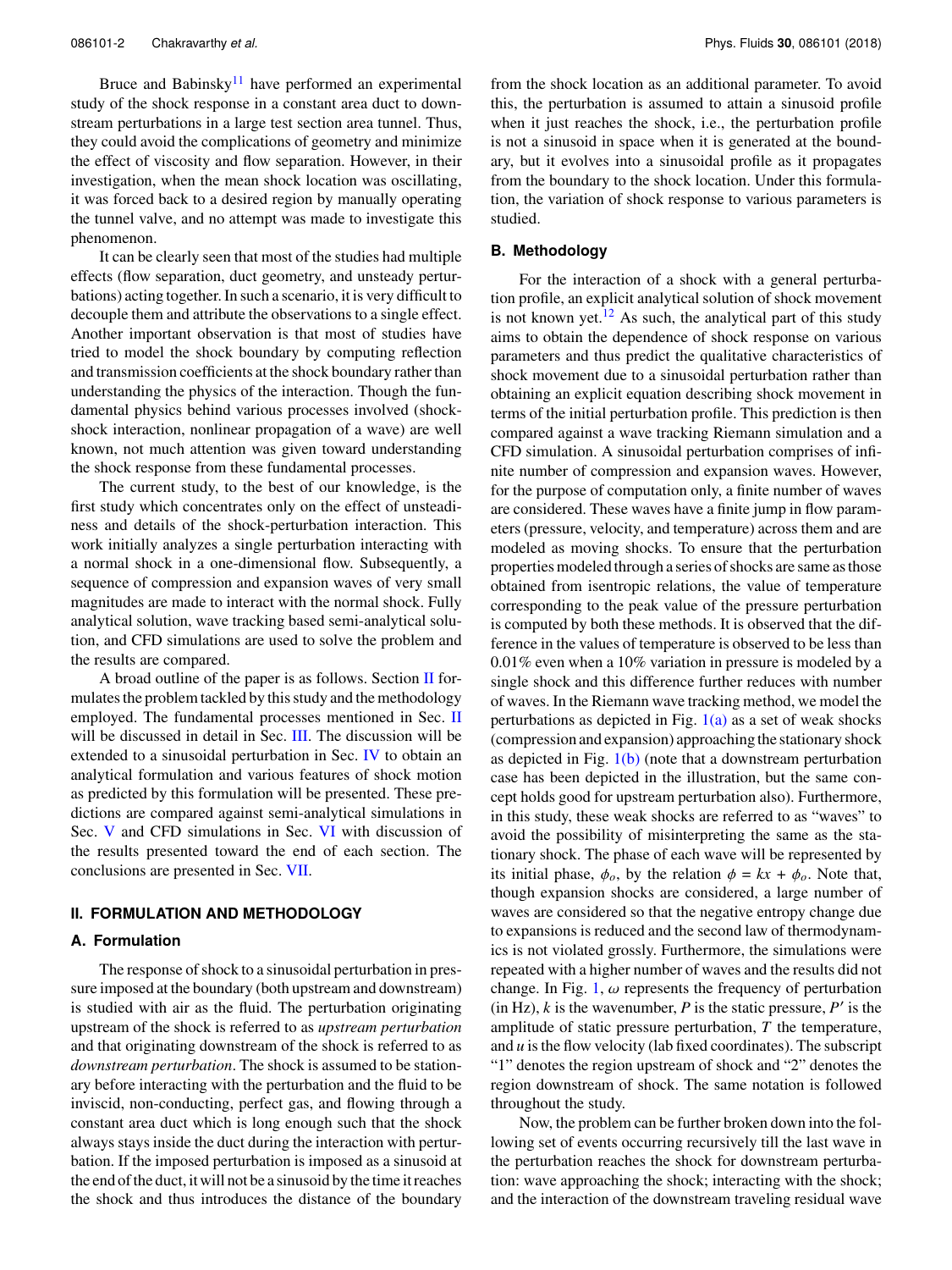

FIG. 1. Schematic representation of a shock-perturbation interaction; here the perturbation is present downstream with  $\phi_o = 0$ . (a) Actual flow field. (b) Approximation to the flow field.

and contact surface with upstream traveling waves. Each of these unit processes is dealt with in more detail in Sec. III. The process for upstream perturbations is the same as downstream perturbations except for the last step, which is absent, because the residual wave and contact surface generated due to shock–wave interaction exist downstream of the shock and propagate further downstream. Therefore, these cannot interact with the waves corresponding to the perturbation existing upstream of shock.

#### **III. UNIT PROCESSES**

## **A. Propagation of perturbation**

It is well known that any perturbation profile gets distorted as it propagates. To quantify this distortion, for an initially sinusoidal perturbation, the distance (magnitude) between the peak pressure locations of linearly and nonlinearly propagated perturbations nondimensionalized by the wavelength of the perturbation is chosen as the parameter. This parameter will be referred to as the nonlinearity parameter and is denoted by  $\zeta$  in further discussions. Note that by the current definition of  $\zeta$ , it can vary only between 0 and 0.25. Its variation with various parameters is computed by 1-D wave tracking<sup>13</sup> and is presented in Fig. 2, where  $M_1$  represents

the mean upstream Mach number,  $\varepsilon = P'/P_o$ ,  $\lambda$  is the wavelength of perturbation, and subscript "*o*" denotes the mean value of the property of the medium into which the perturbation propagates.

It can be seen in Fig. 2(a) that the value of  $\zeta$  is 0.08 at  $M_1 = 2$  for a downstream perturbation of  $\varepsilon = 0.04$  suggesting a significant departure from the linear propagation. Note that the legend in Fig. 2 shows a case corresponding to  $\varepsilon = -0.01$ but the value of  $\zeta$  is still positive because, by definition, only magnitude is considered for computing  $\zeta$ . Many experimental investigations were carried out in the past in the same parameter regime ( $M_1 = 1.3{\text -}2$  and  $\varepsilon = 0.01{\text -}0.04$ ) but they were conducted in tunnels where the test section length is only about half the wavelength even for a 100 Hz perturbation. For these smaller distances, the value of  $\zeta$  is close to zero<sup>3,11</sup> and the same result is predicted by the current study [Fig.  $2(b)$ ]. This result,  $\zeta$  being close to zero, when the propagation travels a small fraction of its wavelength, has been interpreted wrongly to conclude that nonlinear propagation is negligible for any distance traveled by the perturbation. Based on this observation, many analytical studies have wrongly used linear wave propagation for their analysis. $1,2$ 

From Fig. 2, it is seen that the distortion for upstream perturbations is small. Apart from this, one can also see that the nonlinearity effect becomes prominent with an increase in



FIG. 2. Variation of nonlinearity parameter ( $\zeta$ ) with  $\varepsilon$  and  $M_1$  for both upstream and downstream perturbations. The lines with " $\triangle$ " marker correspond to upstream perturbations and the lines with no marker correspond to downstream perturbations. The legend gives the non-dimensional perturbation jump  $(\varepsilon)$ . (a) Distance travelled =  $\lambda$ . (b) Distance travelled = 0.1 $\lambda$ .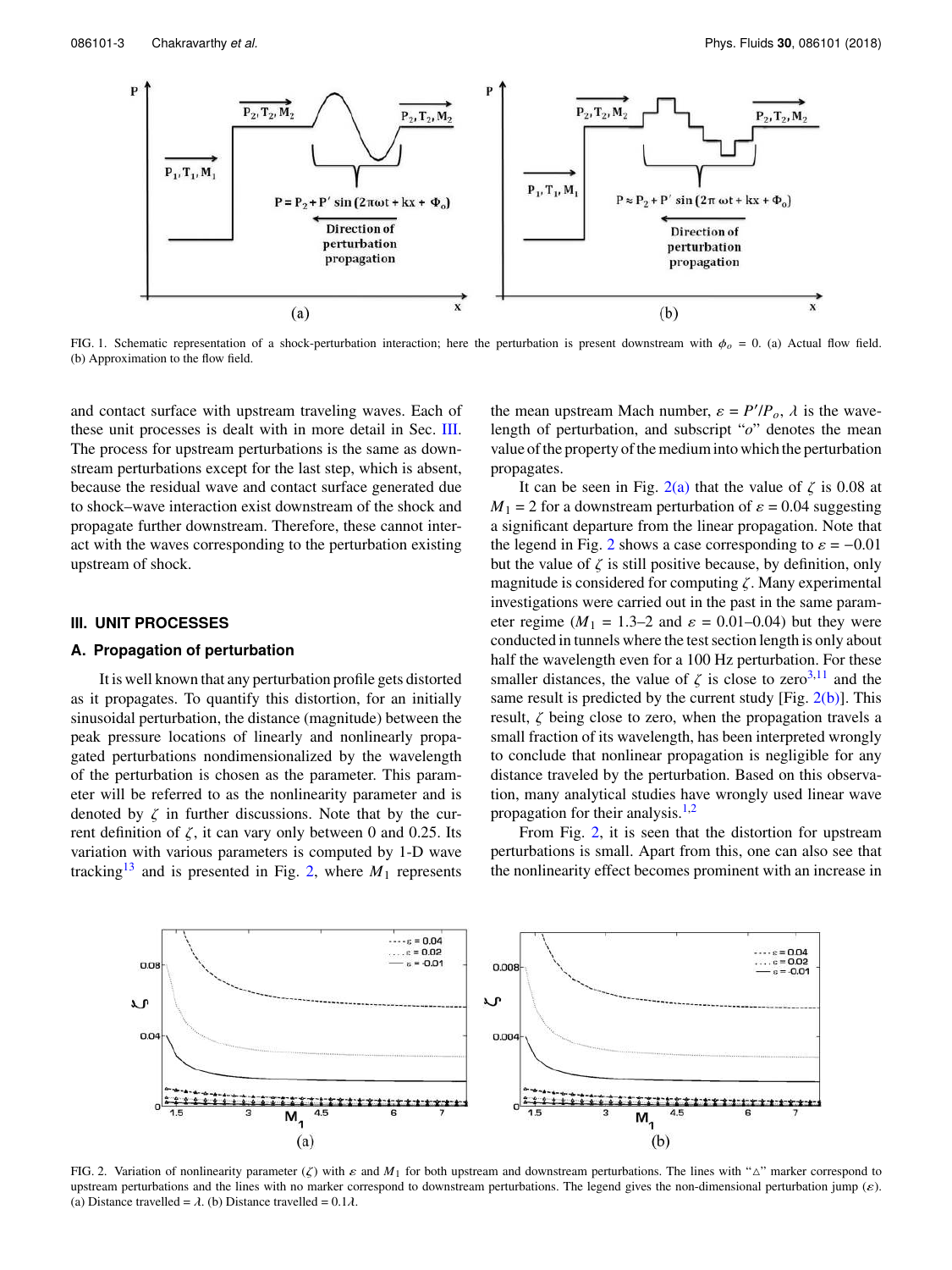amplitude  $(\varepsilon)$  and distance traveled. It can thus be concluded that nonlinear propagation is a pronounced phenomenon and is therefore considered in this analysis.

### **B. Shock-perturbation interaction**

As any perturbation needs to be modeled as a finite number of shocks with a small but finite jump across them (Sec. II B), the problem of shock-perturbation interaction becomes shockshock (or shock-wave) interaction. This interaction has been discussed in the book by Hamilton and Blackstock.<sup>14</sup> A better approach has been given in the book by  $Toro<sup>13</sup>$  where the interaction creates three waves in total. The 1-D exact wave tracking (Gudonov) method used here is along the lines of the one described in the book by Toro.<sup>13</sup> Due to the interaction of a perturbation wave with shock, apart from altering the shock strength, a residual wave and a contact surface are additionally generated. This is illustrated in Figs.  $3(a)$  and  $3(b)$ . The region between resultant shock and the residual wave after interaction will be referred to as the "intermediate region" and will be denoted by the subscript "*i*" in further discussions. A contact surface with temperature discontinuity exists in this intermediate region. The flow field after interaction is to be obtained numerically. It can be shown mathematically that to change a set of flow variables (*P*, *u*, *T*) to another set, three discontinuities are required. In special cases, these shocks could turn out to be Mach waves and contact surfaces with zero temperature discontinuity. To perform a parametric study of shock-wave (or shock/wave) interaction, a flow field consisting of a stationary shock and a single downstream wave of strength  $\varepsilon = (P_3 - P_2)/P_2$  is considered as shown in the schematic (Fig. 3).

Figure 4 shows the variations in pressure, velocity, and temperature due to the shock-perturbation interaction as a function of Mach number and perturbation amplitudes. From this figure, it can be seen that the temperature jump between "*i*1" and "2" is differing from that between "*i*1" and "*i*2" by the same order as the jump between "2" and "3", showing that the residual wave temperature  $'T'_{i2}$  is almost the same as  $'T'_{i2}$ . The residual wave causes a very small fractional change in temperature compared to the incoming perturbation, and the incoming perturbation is itself a small fraction of the mean

pressure. It is seen that the variation of temperature across the contact surface is of the same order as the change in the primary shock strength. This clearly demonstrates that the contact surface is a very important flow feature (comparable to the perturbation) and is more significant than the residual wave. However, many analytical studies have neglected this contact surface and residual wave in their analysis. Though only downstream perturbations are quantified here, the flow features can be shown to be the same for upstream perturbation also. In the case of an upstream perturbation, however, the interaction does not have any effect on the remaining waves approaching the shock unlike downstream perturbations as the residual wave and the contact surface will travel downstream of the shock. Hence, only downstream perturbations are considered for the purpose of quantifying the flow features in a detailed manner.

#### **C. Contact surface–perturbation interaction**

The interaction of two shocks discussed in Sec. III B can be considered as flow field changing from one state to another through a series of jumps (normal shock, contact surface, and residual wave). A similar situation exists for the interaction of the contact surface with shock (or wave). Hence, the same procedure used for shock–wave interaction can be used to study the contact surface–wave interaction and as expected, the interaction results in a shock, a residual wave, and a new contact surface. The contact surface travels with the local flow velocity and this will interact with the incoming upstream propagating waves (for downstream perturbations only). For a general case of contact surface interacting with another wave, apart from the pressure jump, the velocity of the wave approaching the shock is altered. To study this interaction, a flow field with a stationary normal shock and 3 downstream waves is considered. The contact surface generated due to the interaction of the first wave with shock is allowed to interact with the remaining two downstream waves and the resultant flow fields are computed. The variation of the propagation speeds of these waves due to the interaction with the contact surface is presented in Fig. 5. Note that the waves are numbered in the order in which they reach the shock,  $\varepsilon_k$  corresponds to the jump in pressure across the *k*th wave, and the subscript denotes the property corresponding to the *k*th wave. From this figure, it can be seen that



FIG. 3. Schematic representation of shock-perturbation interaction; the shock, incident compression wave, resultant expansion wave, and contact surface are represented by "S," "C," "E," and "CS," respectively. (a) Pressure. (b) Temperature.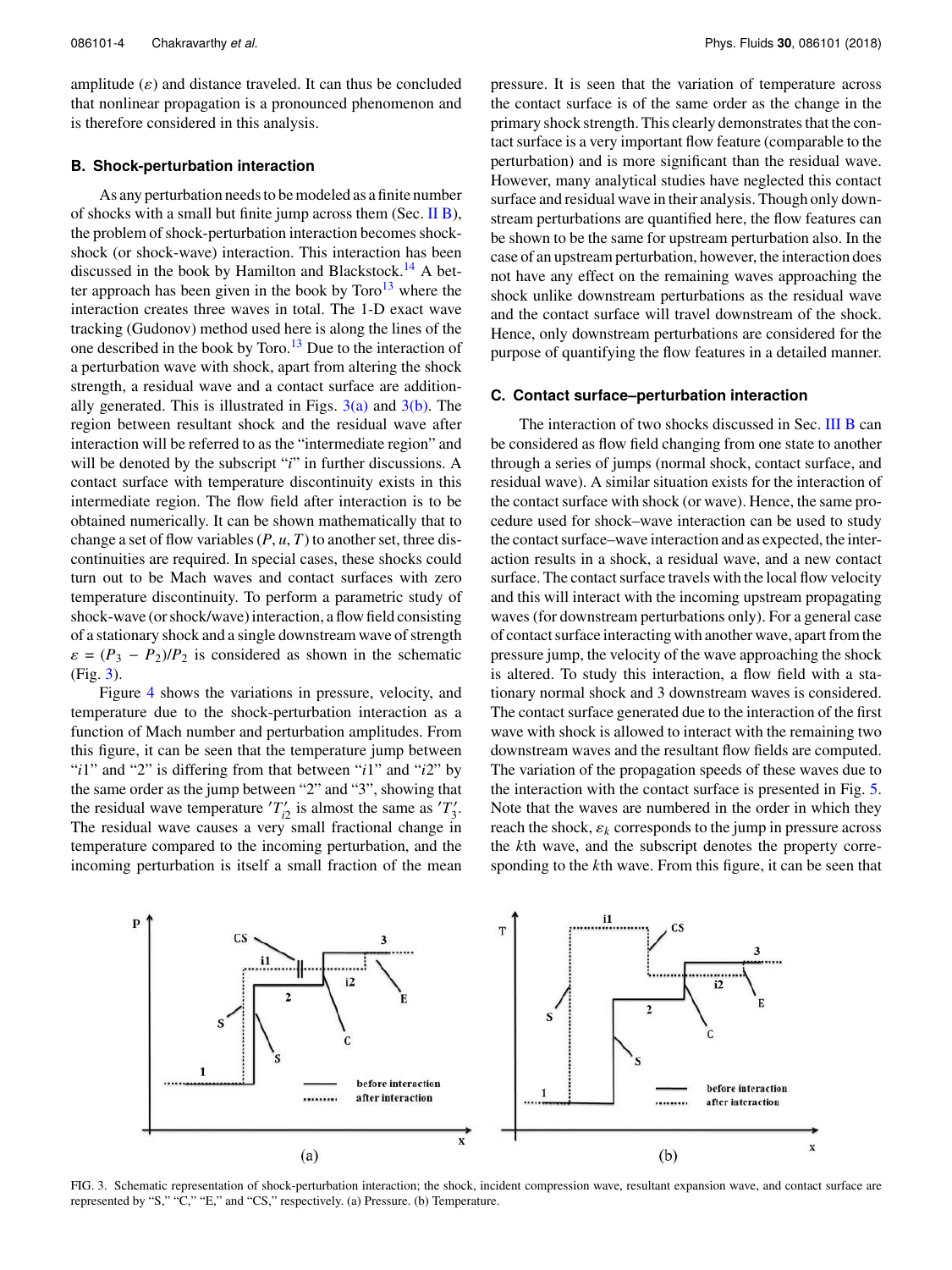

FIG. 4. Resultant flow field due to the interaction of a stationary shock with a downstream wave. The legend gives the non-dimensional perturbation jump  $(\varepsilon)$ . Note that the pressure and flow velocity are continuous across the contact surface. (a) Pressure across shock. (b) Velocity across shock. (c) Temperature across shock. (d) Temperature across contact surface.

a contact surface generated due to the interaction of a shock and a compression wave increases the propagation speed of the waves on interaction and the contact surface generated due to shock interacting with expansion wave decreases the speed. Though the plots correspond to special cases of  $\varepsilon_2/\varepsilon_1 = 1$  and  $\varepsilon_3/\varepsilon_1 = 1$ , similar trends were observed for other ratios as well. Thus, it can be concluded that the increment and decrement in speed by a contact surface is nearly the same for all the downstream waves. The change in the strength of the contact surface was found to be negligible due to interaction with the upstream traveling perturbation waves.

# **IV. ANALYTICAL STUDY**

## **A. Formulation**

Consider a sinusoidal perturbation approaching the stationary shock discretized into a finite number of waves/shocks as shown in Fig.  $1(b)$ . It is seen in Sec. III that each wave propagates at a different speed, alters the relative velocity of the next wave in the shock fixed coordinate system, and the relative velocity is further altered by the contact surface. These velocity changes are just dependent on jump in pressure across the waves and independent of the distance between



FIG. 5. Variation of various velocities due to interaction of a contact surface with a downstream wave for  $\varepsilon_2/\varepsilon_1 = 1$ and  $\varepsilon_3/\varepsilon_1 = 1$ . Each line represents a value of  $\varepsilon_1$ . Solid line (—): -0.06, dotted line (· · · ): −0.02, dashed-dotted line  $(-\cdot-\cdot-)$ : 0.02, and dashed line (- - -): 0.06. The downstream waves are numbered in the order they reach the shock.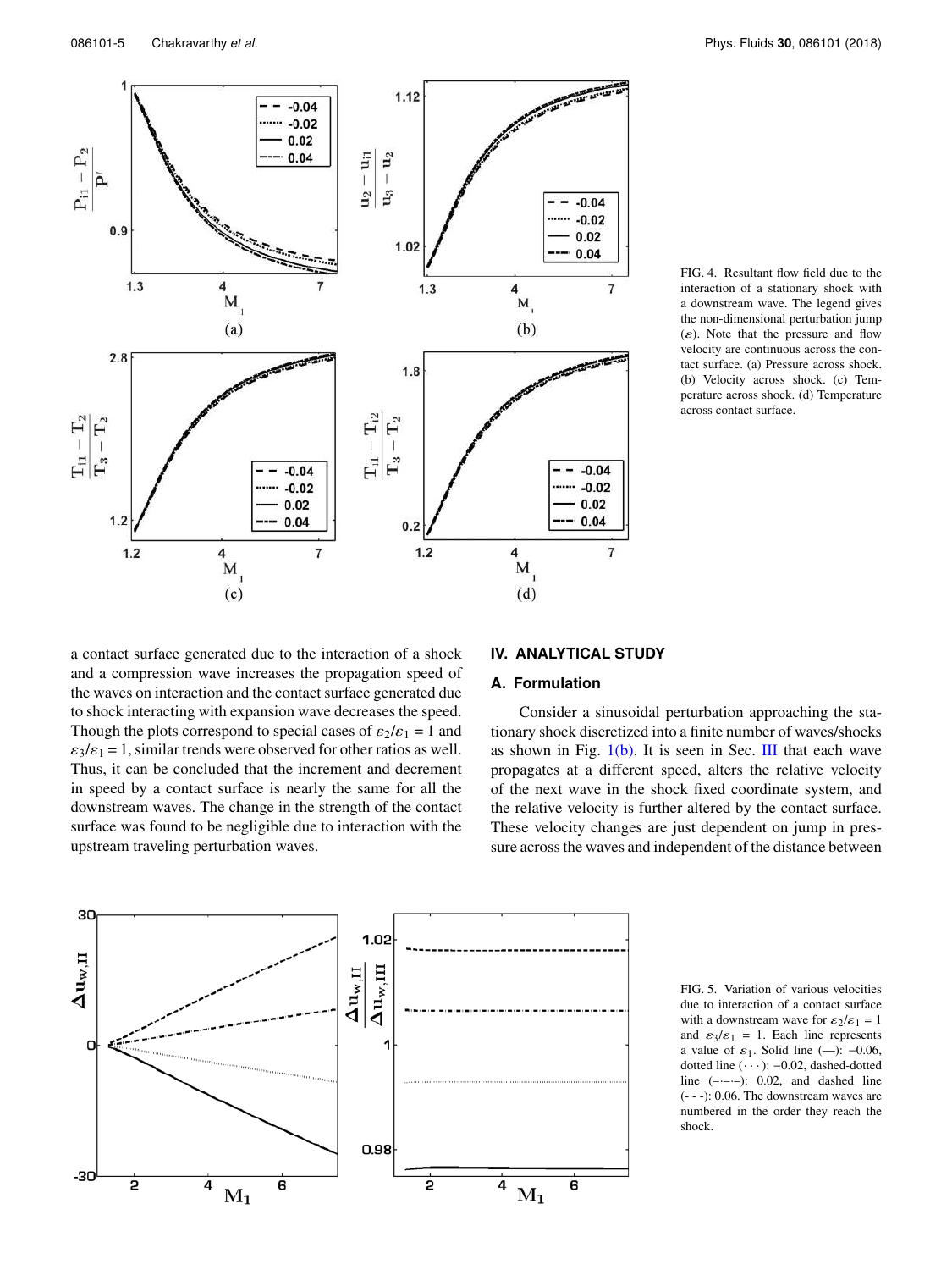them. However, these changes in velocity alter the relative distance between waves and accumulate with time. Of the three phenomena mentioned, nonlinear propagation, shock movement, and contact surface interactions, only shock movement does not alter the distance between waves and is therefore only a local nonlinearity, whereas other two effects are cumulative nonlinearities. Please note that as the effect of the residual wave is small, it is neglected for the analysis. Also note that though the schematic (Fig. 1) depicts a special case of downstream perturbation, the analysis presented next will hold good for any upstream and downstream perturbations.

Let the perturbation be discretized into n waves with the first wave reaching the shock at time  $t = 0$ , labeled as "1," and the velocity at which each wave approaches the shock be denoted by *u*. Note that all the velocities are stated in a ground fixed coordinate system. Let the time at which the *i*th wave reaches the shock be denoted by  $t(\phi_i)$ ,  $\Delta t(\phi_i)$  be the additional time required by the *i*th wave to reach the shock after the  $(i - 1)$ th wave reached the shock, and  $\Delta x(\phi_i)$  be the relative position of the (*i* − 1)th wave with respect to the *i*th wave at time  $t(\phi_i)$ . Let the velocity of shock after interaction with the *i*th wave be  $u_s(\phi_i)$ . Assume the discretization of the sinusoidal perturbation to be such that the waves are uniformly spaced at time  $t = 0$  with the spacing denoted by  $\Delta x_o$  [i.e., relative position of the (*i* − 1)th wave with respect to the *i*th wave at  $t = 0$ ] and the phase  $(kx + \phi_o)$  of each wave be denoted by  $\phi_i$ . The mean propagation velocity of all the waves in the perturbation is  $u<sub>o</sub>$  and the propagation velocity of any individual wave is  $u(\phi_i)$ . Note that displacements and velocities in the upstream direction are assumed to be positive for this section only. Writing the expression for  $\Delta t(\phi_i)$  in the shock fixed coordinate system, we get

$$
\Delta t(\phi_i) = \frac{\Delta x(\phi_i)}{u_{avg}(\phi_i) - u_s(\phi_{i-1})}
$$
(1)

and

$$
t(\phi_i) = \sum_{j=1}^i \Delta t(\phi_j). \tag{2}
$$

Note that in the case of upstream perturbations, the signs of both the numerator and denominator will change naturally and the formulation holds good. As the value of  $\Delta x(\phi_i)$  and  $u_{avg}(\phi_i)$ depend on various phenomena, to account for the contribution of each effect, they can be decomposed as

$$
\Delta x(\phi_i) = \Delta x_o + \Delta x_n(\phi_{i-1}) + \Delta x_c(\phi_{i-1}),\tag{3}
$$

$$
u_{avg}(\phi_i) = u_o + u_n(\phi_i) + u_c(\phi_{i-1}) + \epsilon,
$$
 (4)

where  $\Delta x_n(\phi_{i-1})$  is the change in the relative distance between the (*i* − 1)th and *i*th wave with respect to the *i*th wave due to nonlinearity in perturbation propagation till time  $t(\phi_{i-1})$ ,  $\Delta x_c(\phi_{i-1})$  is the change in the relative distance between the (*i* − 1)th and *i*th wave with respect to the *i*th wave due to their interaction with the last (*i* − 2) contact surfaces,  $u_n(\phi_i)$  is ( $u(\phi_i)$ )  $-u<sub>o</sub>$ ) at  $t = 0$ ,  $u<sub>c</sub>(\phi<sub>i-1</sub>)$  is the change in the propagation velocity of the *i*th wave due to interaction with (*i* − 2) contact surfaces (i.e.,  $u(\phi_i)|_{t=t(\phi_{i-1})} - u(\phi_i)|_{t=0}$ ), and  $\epsilon$  is the difference in the average velocity of the *i*th wave due to the interaction with the  $(i - 1)$ th contact surface.

As  $\epsilon$  represents the effect due to a single contact surface, it is negligible compared to contribution of (*i* − 2) waves represented by  $u_c(\phi_{i-1})$  and is neglected for further analysis. Substituting Eqs.  $(3)$  and  $(4)$  into Eq.  $(1)$ , non-dimensionalizing lengths by  $\Delta x$ <sup>0</sup> and velocities by  $u$ <sup>0</sup> in Eq. (1), performing a binomial expansion on the denominator of the resulting expression and retaining terms till  $O(\varepsilon)$ , we get

$$
\Delta t(\phi_i) = \Delta t_o \left[ 1 + \delta x_n(\phi_{i-1}) + \delta x_c(\phi_{i-1}) - \delta u_n(\phi_i) - \delta u_c(\phi_i) + \delta u_s(\phi_{i-1}) \right],\tag{5}
$$

where  $\Delta t_o = \Delta x_o/u_o$  is the  $\Delta t(\phi)$  for any wave in a linearly propagating perturbation and  $\delta\beta$  represents the non-dimensional version of the variable  $\beta$ . Of the five terms in Eq. (5), only the velocity terms are purely functions of phase and can be analyzed by considering flow fields similar to those considered in Secs. III B and III C. However, as the displacement terms are cumulative nonlinearities, such an approach is not possible, but a functional dependence of these terms on δ*u* terms can be obtained to proceed further with the discussion.

#### **B. Distortion due to nonlinear propagation**

The total distance altered between two consecutive waves due to nonlinear propagation is

$$
\delta x_n = \frac{u(\phi_{i-1}) - u(\phi_i)}{\Delta x_o} [t_{initial} + t_s],\tag{6}
$$

where  $t_{initial}$  is the time taken by the  $(i - 1)$ th wave to reach the shock position  $(x_s)$  at  $t = 0$  and  $t_s$  is the additional time required to reach the shock from  $x_s(t = 0)$ . As mentioned earlier,  $\delta x_n$ is a non-dimensional variation in the distance between the (*i* − 1)th and *i*th wave due to the nonlinearity in their respective propagation speeds. It is to be noted that in writing the above expression, the observation that the contact surface alters the velocity of all the upstream traveling waves by nearly the same amount is utilized. Thus, the term  $(u(\phi_{i-1}) - u(\phi_i))$  can be assumed constant in time. Substituting Eq. (5) in Eq. (2), we get

$$
t(\phi_i) = \hat{T}(\phi_i)[1+\delta] = i\Delta t_o(1+\delta),\tag{7}
$$

where  $\hat{T}(\phi_i)$  is the time taken by the *i*th wave to reach  $x(\phi_1)|_{t=0}$ in the case of a linearly propagating wave in the absence of shock (i.e., pseudo-shock in Sec. IV D) and  $\delta$  is the resultant of  $O(\varepsilon)$  terms. Substituting Eq. (7) in Eq. (6), rewriting temporal terms, and expanding all the individual terms in to  $O(\varepsilon)$ , we get

$$
\delta x_n \approx \left[ \frac{(1 + \delta u_n(\phi_{i-1})) - (1 + \delta u_n(\phi_i))}{1 + \delta u_n(\phi_{i-1})} \right] (i - 1)
$$

$$
\times \left[ \frac{1 + \delta u_s(1 + \delta)}{1 + \delta u'(\phi_{i-1})} \right],
$$
(8)

where  $\delta u'(\phi_{i-1})$  is a  $O(\varepsilon)$  term representing the expansion of  $u_{\text{ave}}(\phi_{i-1})$  about  $u(\phi_{i-1})$ . The derivation of this expression is given in the Appendix. Simplifying Eq. (8) using the binomial expansion to the  $O(\varepsilon)$  term, we obtain

$$
\delta x_n(\phi_{i-1}) \approx [\delta u_n(\phi_{i-1}) - \delta u_n(\phi_i)](i-1) \propto max\{\delta u_n(\phi_j)\},\
$$
  
 
$$
j \in 1, 2, ..., n.
$$
 (9)

From this expression, we see that  $\delta x_n$  is proportional to  $\delta u_n$  and is independent of the displacement of shock due to perturbation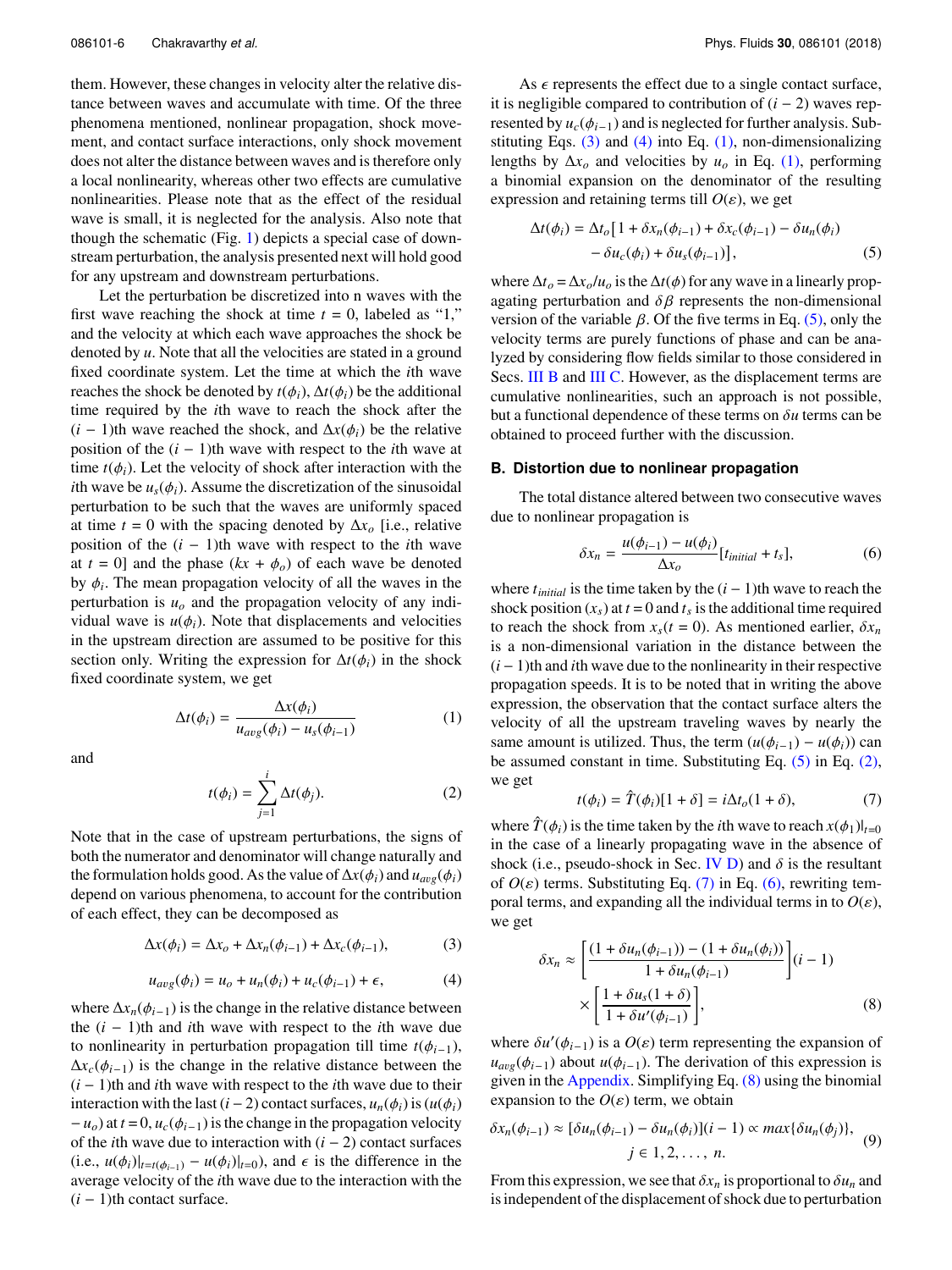suggesting that it is a higher order effect though the shock velocity  $(\delta u_s)$  is of  $O(\varepsilon)$ .

#### **C. Distortion due to contact surface interaction**

During the time the contact surface takes to travel between two waves, the difference between the propagation speeds results in contraction/stretching of the distance between the two waves. This effect is computed as follows:

$$
\delta x_c(\phi_{i-1}) = \sum_{j=1}^{i-2} \Delta u_c(\phi_j) \Delta t(\phi_j) \frac{1}{\Delta x_o},\tag{10}
$$

where  $\delta t(\phi_i)$  is the time taken by the *j*th contact surface to travel from the (*i* − 1)th wave to *i*th wave and ∆*uc*(φ*j*) is the change in velocity due to the interaction with the *j*th contact surface. In the contact surface fixed coordinate system, the term  $\Delta t(\phi_i)$  can be approximated as

$$
\Delta t(\phi_j) \approx \frac{\Delta x^j(\phi_i)}{c^j(\phi_i)},\tag{11}
$$

where  $\Delta x^{j}(\phi_{i})$  is the distance between the  $(i - 1)$ th and *i*th wave after the interaction of the *j*th contact surface with the  $(i - 1)$ th wave and  $c^j(\phi_i)$  is the local speed of sound between these waves. Substituting this expression in Eq.  $(10)$  and retaining terms till  $O(\varepsilon)$ , we get

$$
\delta x_c(\phi_{i-1}) \approx \sum_{j=1}^{i-2} \frac{\Delta u_c(\phi_j)}{u_o} \frac{u_o}{c_o} = (1 - M_2) \delta u_c(\phi_{i-1}).
$$
 (12)

# **D. Predictions**

Consider the case of a downstream sinusoidal pressure perturbation with  $\phi$ <sup> $\theta$ </sup> = 0 traveling in a uniform flow (i.e., shock is absent) toward a stationary surface with zero jump in flow properties across it (this surface will be referred to as "pseudoshock" in further discussions). Applying Eq.  $(5)$  to this flow field, we get

$$
\Delta t(\phi_i) = \Delta t_o [1 + \delta x_n(\phi_{i-1}) - \delta u_n(\phi_i)]. \tag{13}
$$

We know that for two consecutive compression waves,  $\delta x_n < 0$ , whereas  $\delta x_n > 0$  for two consecutive expansion waves and  $\delta u_n > 0$  for the entire positive half cycle of perturbation. However, the time at which the wave corresponding to  $\phi = \pi$ reaches the pseudo-shock is 0.5 $\overline{T}$ , where  $\overline{T}$  is the time period of the perturbation. For this to be possible, the net effect of ∆*x<sup>n</sup>* over the positive half cycle should match that of ∆*un*.

For the case of downstream perturbation with a shock, the analysis is not as straightforward as in the case of pseudo-shock as all the terms in Eq. (5) are to be considered. As there are no explicit analytical expressions for these terms, the relative quantitative effects of these terms are obtained numerically. Consider a flow field with a stationary shock and two downstream waves. The interaction of the first wave with the shock and the interaction of the resulting contact surface with the other wave is studied. Thus, the various δ*u* terms are computed and the results are given in Fig. 6. Using Eqs. (9) and (12), the dependence of  $\delta x$  on  $M_1$  and  $\varepsilon$  can be obtained.

Using these results, the resultant shock response can be predicted. In the absence of the nonlinearities discussed in Sec. III, the response is known to be a sinusoid in time. As an exact solution is not possible for the case which includes the nonlinearities; the analysis will only predict the data at 4 points ( $\phi = 0.5\pi$ ,  $\pi$ , 1.5 $\pi$ , and  $2\pi$ ) and thus construct the shock response by tweaking the sinusoidal response accordingly. The response to downstream perturbations is discussed



FIG. 6. Variation of various terms in Eq. (5). Each line represents a value of ε. Solid line (—): −0.06, dotted line (· · · ): −0.02, dashed-dotted line (–·–·–): 0.02, and dashed line (- - -): 0.06. (a)  $\delta u_n$ . (b)  $\delta u_c$ . (c)  $\delta u_s$ . (d) Variation of the resultant of  $\delta u$  terms.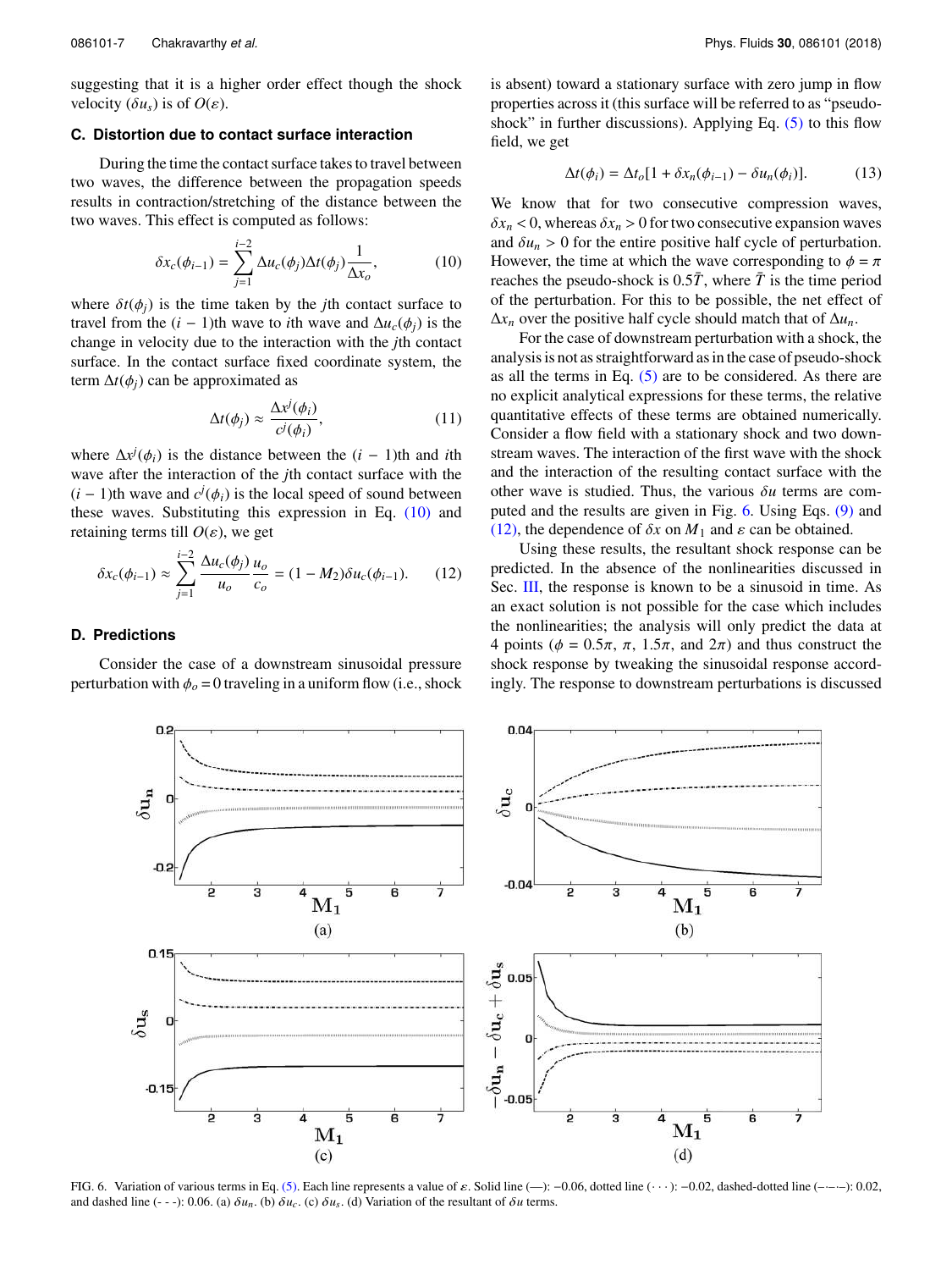in Subsection IV E and it is followed by Subsection IV F on upstream perturbations.

#### **E. Downstream perturbations**

Consider the case of a downstream perturbation with  $\phi$ <sup>o</sup> = 0 approaching a stationary shock at low  $M_1$ . As seen in Fig.  $6$ , at low  $M_1$ , the effect of the contact surface is negligible and therefore Eq.  $(5)$  can be approximated to

$$
\Delta t(\phi_i) = \Delta t_o [1 + \delta x_n(\phi_{i-1}) - \delta u_n(\phi_i) + \delta u_s(\phi_{i-1})]. \tag{14}
$$

For  $0 < \phi < 0.5\pi$ , we know that  $\delta u_s > 0$ ,  $\delta u_n > 0$ , and  $\delta x_n$  < 0. Therefore,  $\Delta t \mid_{pseudo \ shock}$  <  $\Delta t$  <  $\Delta t_o$  and thus we have  $\hat{T}(0.5\pi) < t(0.5\pi) < 0.25\bar{T}$ . For  $\phi = \pi$ , as nonlinear propagation terms cancel each other over a half cycle,

$$
t(\phi = \pi) = 0.5\bar{T} + \sum_{j=1}^{\phi_j = \pi} \delta u_s(\phi_{j-1}) \Delta t_o.
$$
 (15)

As  $\delta u_s > 0$  for all  $0 < \phi < \pi$ ,  $t(\phi = \pi) > \hat{T}(\phi = \pi) = 0.5\bar{T}$ .

Extending similar arguments and analysis to the negative half cycle ( $\phi \in (\pi, 2\pi)$ ), we get  $0.75\bar{T} < \hat{T}(1.5\pi) < t(1.5\pi)$ . We know that  $u_s$  is purely a function of  $P'$  and  $P'$  is sinusoidal in phase. Hence,  $u_s(\phi) = -u_s(\phi + \pi)$  and thus we get  $t(2\pi) = \hat{T}(2\pi) = \bar{T}$ . Therefore, as the shock responds for a longer time to the positive half cycle, the shock moves upstream for a longer duration than downstream. Therefore, in response to the full cycle, the shock gets displaced upstream.

## *1. Effect of M<sup>1</sup>*

At high upstream Mach numbers, as seen in Fig. 6, the effect of the contact surface becomes important and, hence, all the terms in Eq.  $(5)$  are to be considered. It can be seen that the difference between the  $\delta u_n$  and  $\delta u_s$  terms asymptotes to a constant value of 0.035 (approx.) for large Mach numbers. On the other hand, the  $\delta u_c$  term is of the order of 0.04 at high Mach numbers and is very low at low Mach numbers. Hence,

the contact surface is an indispensable flow feature to capture the shock response correctly. Figure  $6(d)$  shows that as the Mach number increases, the net effect of δ*u* terms decreases in magnitude but the sign remains same. This residual component of δ*u* terms is, however, offset by δ*xc*. From Eq. (9), it can be seen that the magnitude of  $\delta x_n$  decreases with  $M_1$ , while the  $\delta x_c$  increases asymptotically in  $M_1$  [Eq. (12)]. Therefore, the net departure from the sinusoidal response decreases, and the response (say pressure just downstream of shock) as a function of time will tend toward a sinusoidal profile at high Mach numbers. The nonlinear propagation and shock movement effects are varying only in the range of  $M < 3$  and above this, there is only a fixed effect. Thus in the range of  $M > 3$ , the effect of the contact surface could not be ignored as it determines the magnitude and direction of shock drift.

## *2. Dependence on starting phase (*φ*o)*

By extending arguments made for the case of  $\phi_o = 0$ , the response of shock to sinusoidal perturbation for various starting phases can be obtained. Figure 7 shows the results for  $\phi$ <sub>o</sub> = 0, 0.5 $\pi$ ,  $\pi$ , and 1.5 $\pi$ . From this analysis, it can be seen that the effect of the starting phase and thus the history of perturbation is very important. It confirms the arguments made in Sec. III that the terms in Eq.  $(5)$  are both cumulative and local nonlinearities of the system.

### *3. Effect of ω and ε*

Figure 8 shows that the variation of  $\varepsilon$  only scales  $O(\varepsilon)$ terms and does not contain new physics. Hence, the shock response is predicted to follow the same trend, but the magnitude of response (i.e., the various inequalities) becomes more pronounced at higher  $\varepsilon$  and thus the departure of the response from the sinusoid profile becomes higher.

As all the  $\delta u$  terms are dependent only on the phase  $(\phi)$ , they are independent of the distance between each wave for a sinusoidal perturbation profile. Hence, the effect of  $\omega$  is felt



FIG. 7. Pressure downstream of shock/pseudo-shock due to downstream perturbation for different  $\phi_0$ . (a)  $\phi_0 = 0.6$  (b)  $\phi_0 = 0.5\pi$ . (c)  $\phi_0 = 1.0\pi$ . (d)  $\phi_0 = 1.5\pi$ .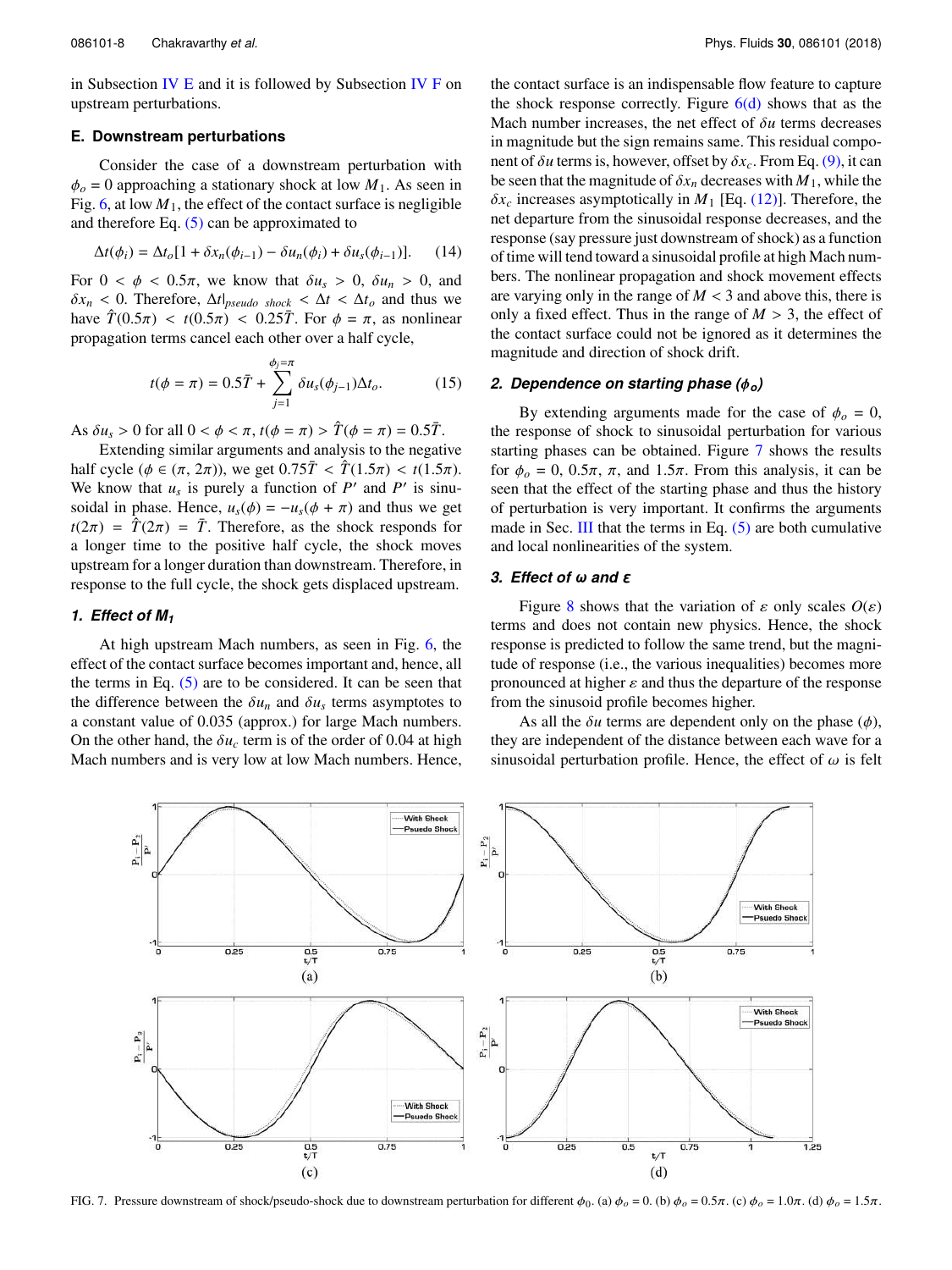

FIG. 8. Variation of downstream pressure experienced by the shock with time due to downstream perturbations. The plot is to be read as follows: triangular marker ( $\triangle$ ) for  $M_1 = 1.5$ ,  $\varepsilon = 0.02$ ,  $\omega = 10$  Hz; solid line (—) for  $M_1 = 1.5$ ,  $\varepsilon = 0.02$ ,  $\omega = 100$  Hz; dotted line (···) for  $M_1 = 1.5$ ,  $\varepsilon = 0.04$ ,  $\omega = 100$  Hz and dashed-dotted line  $(- \cdot - \cdot)$  for  $M_1 = 2.5$ ,  $\varepsilon = 0.04$ ,  $\omega = 100$  Hz. (a)  $\phi_o = 0$ . (b)  $\phi_o = 0.5\pi$ . (c)  $\phi_o = 1.0\pi$ . (d)  $\phi_o = 1.5\pi$ .

only through the quantity ∆*to*. Also, δ*x* terms scale linearly with δ*u* terms and though they are dependent on the history of perturbation, only the relative positioning of each wave is important. Therefore, the frequency of perturbation has only a scaling effect on the shock response and becomes independent of it when  $t(\phi)$  is scaled with the time period of the perturbation  $(\bar{T})$ .

## **F. Upstream perturbations**

In the case of upstream perturbations, the effect of the contact surface does not exist because the contact surfaces are convected downstream along with the flow while the perturbation waves exist only upstream of shock. Hence, the response is predicted by Eq. (14). From Fig. 2, we see that the effect of nonlinearity is negligible in the case of upstream perturbation. This can be deduced by the non-dimensional term  $\delta u_s$  which has been defined as the ratio of the speed of the shock to the speed of propagation of the wave. Now, while the shock speed, being a function of the pressure jump across the shock, is similar for both the downstream and upstream perturbation, the speed of wave propagation is larger for the upstream perturbation compared to its downstream counterpart for the same frequency of perturbation. This makes  $\delta u_s$  much smaller for the case of an upstream perturbation than for the case of a downstream perturbation. Hence, all the nonlinear effects become negligible and therefore, the response of the shock will be a sinusoid for upstream perturbations. By similar arguments, the ratio of amplitude of shock oscillation to the wavelength of perturbation is an order of magnitude less than the corresponding downstream perturbation value.

If the response of shock to upstream perturbation is plotted similar to the downstream perturbation (Fig. 7), it would be a sinusoid in time shifted according to the initial phase of the perturbation,  $\phi_o$ . As in the case of downstream perturbations,  $\varepsilon$  and  $\omega$  scale the response because they do not contain new physics as the response is purely a sinusoid. Note that in the case of upstream perturbation, the change in pressure gets amplified across the shock. Therefore, the magnitudes of maxima and minima of the ratio to be plotted along the y-axis is always greater than 1. As  $M_1$  increases, this amplification increases and therefore the magnitudes of maxima and minima increase. We know that

$$
M_s = M_1 - \sqrt{\frac{\gamma + 1}{2\gamma} \left(\frac{P_2}{P_1} - 1\right) + 1},\tag{16}
$$

where  $M_s$  is the Mach number of the shock. So, the velocity of shock is purely a function of the pressure ratio across the shock. For an upstream perturbation, this ratio is altered by varying the denominator. Thus the magnitude of minima of pressure ratio is higher than that of maxima, unlike the downstream case, where the numerator is varied and thus the magnitude of maxima and minima are same. Therefore, the magnitude of velocity of the shock is higher for the negative half cycle than the positive half cycle (i.e., the magnitude of shock velocity in the upstream direction is higher than that in the downstream direction). This coupled with the prediction that duty cycles of positive and negative half cycles are equal results in a net upstream motion of shock over one full sinusoidal cycle of perturbation for any upstream perturbation.

## **V. WAVE TRACKING STUDY**

## **A. Algorithm**

The given perturbation profile is discretized to a finite number of waves. This number of waves, *n*, is chosen such that the shock response is same (i.e., difference is less than 0.1% variation in the time period of shock response) for *n*/2 and 2*n* number of waves (typically *n* = 100). The first wave reaches the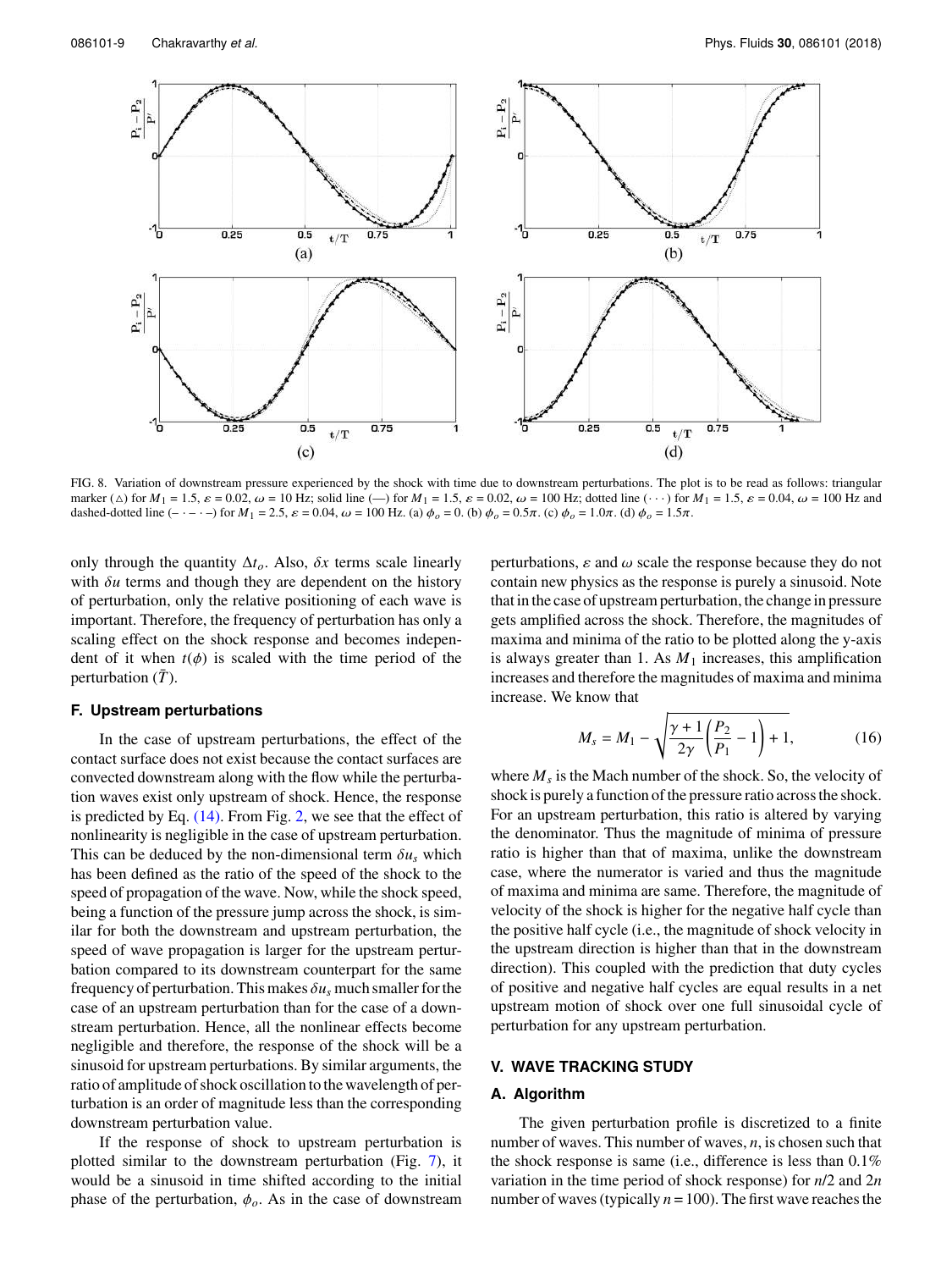shock and generates a contact surface and a residual wave. The contact surface is tracked till it interacts with all the remaining upstream traveling waves. At each shock-wave interaction and contact surface-wave interaction, the position and new propagation speed of the waves are obtained by solving a Riemann problem. As seen in Sec.III B, the residual wave is insignificant with respect to the contact surface and is therefore not tracked. The method to solve the Riemann problem is same as the one discussed in Sec. III B. The waves travel upstream with the new speeds till they encounter a contact surface or shock. The computations are essentially performed by tracking each contact surface (initially formed due to shock-wave interaction) till it interacts with all remaining waves (the jump across the contact surface changes after each interaction). This method of tracking the waves has been verified by calculating various standard flow fields like a piston moving into a quiescent flow, shock tube, etc. Apart from the approximation of neglecting residual wave, this study is exact. The approximation of neglecting the residual wave results in a very low error at low supersonic Mach numbers. In the case of upstream perturbations, as the contact surface and residual wave do not interact with waves approaching the shock, this analysis becomes exact at any Mach number. This method is different from the CFD method used in Sec. VI where a control volume (stationary) approach is used to solve the Euler equations in the integral form.

### **B. Observations**

From Fig. 8, it can be seen that the predictions made in Secs. III and IV regarding shock response are verified. The perturbation frequency  $\omega$  indeed has a purely scaling effect. Furthermore, as  $\varepsilon$  increases, the departure from the sinusoidal response increases and the response tends toward a sinusoid in time as  $M_1$  increases. Also, it can be concluded that the response of shock to perturbation has a cumulative nonlinearity and, therefore, the history of perturbation plays an important role.

However, small departures do exist and could be because of the  $O(\varepsilon^2)$  and higher order terms. In Fig. 8, for  $\phi_o = 0^\circ$ , it is seen that  $t(2\pi) > \overline{T}$  but the analytical study predicts that  $t = \overline{T}$ . This could be because of the additional distance the waves need to travel due to the upstream movement of the shock that

has been neglected in the analytical treatment as it is a higher order effect. From similar arguments, it can be seen that for  $\phi_o = 180^\circ$ ,  $t(2\pi + \phi_o) < \overline{T}$ . However, these effects were shown to be higher order effects and neglected by analytical predictions and hence these small departures from the predictions are observed and are to be expected.

As predicted by the analytical study, the response is seen not to be a sinusoid and, therefore, it is not obvious if the shock will return to its initial position. This difference between the final and initial shock positions after one cycle of perturbation is referred to as "drift." As the response is not sinusoidal, the amplitude of the shock location is defined as the distance between the extreme positions during one full cycle of perturbation. These variables, drift and amplitude of shock movement, are of practical consequence and, hence, the effect of various parameters on these variables is presented. Drift and amplitude of shock movement decrease with Mach number  $(M_1)$ , increase with amplitude of perturbation imposed  $(\varepsilon)$ , and scale linearly with wavelength (in Fig. 9, wavelength appears as a normalization factor on the vertical axis). The data presented by Moase *et al.*<sup>10</sup> support the observation that shock drifts over a full cycle of sinusoidal perturbation. However, they have neither mentioned this observation nor explained it in their study. Experimental investigations by Bruce and Babin $sky<sup>11</sup>$  have not revealed any drift. This could be because, as mentioned, they have manually operated the wind tunnel valve if the mean position of shock was varying or could be due to the short length of the tunnel which would mean less nonlinearity.

The result that  $\omega$  has only a scaling effect on the amplitude of the shock movement has been verified experimentally<sup>11</sup> and similar result was obtained through previous analytical studies.<sup>1,2</sup> It is important to note that though the analytical study predicted the variation of shock response and thus the sign of drift for a given  $\phi_o$ , it could not predict further details of the variation across  $\phi_o$  as it necessitates the use of higher order terms, and hence only a wave tracking numerical study is performed to analyze the effect of  $\phi$ <sub>o</sub>.

For the case of upstream perturbations, as predicted, the response is independent of  $\phi$ <sub>o</sub>, the amplitude of the response (variation of downstream pressure normalized by the amplitude of upstream perturbation) increases with  $M_1$ , and  $\varepsilon$  and  $\omega$  have a scaling effect, as seen in Fig. 10. The wave tracking study shows that the response is not exactly a sinusoid



FIG. 9. Variation of amplitude of shock movement and drift with various flow parameters due to downstream perturbations. The plot is to be read as follows: triangular marker ( $\triangle$ ) for *M*<sub>1</sub> = 1.5,  $\varepsilon$  = 0.02,  $\omega$  = 10 Hz; solid line ( $\rightarrow$ ) for *M*<sub>1</sub> = 1.5,  $\varepsilon$  = 0.02,  $\omega$  = 100 Hz; dotted line ( $\cdots$ ) for *M*<sub>1</sub> = 1.5,  $\varepsilon$  = 0.04,  $\omega = 100$  Hz and dashed-dotted line  $(- - - -)$  for  $M_1 = 2.5$ ,  $\varepsilon = 0.04$ ,  $\omega = 100$  Hz. (a) Amplitude. (b) Drift.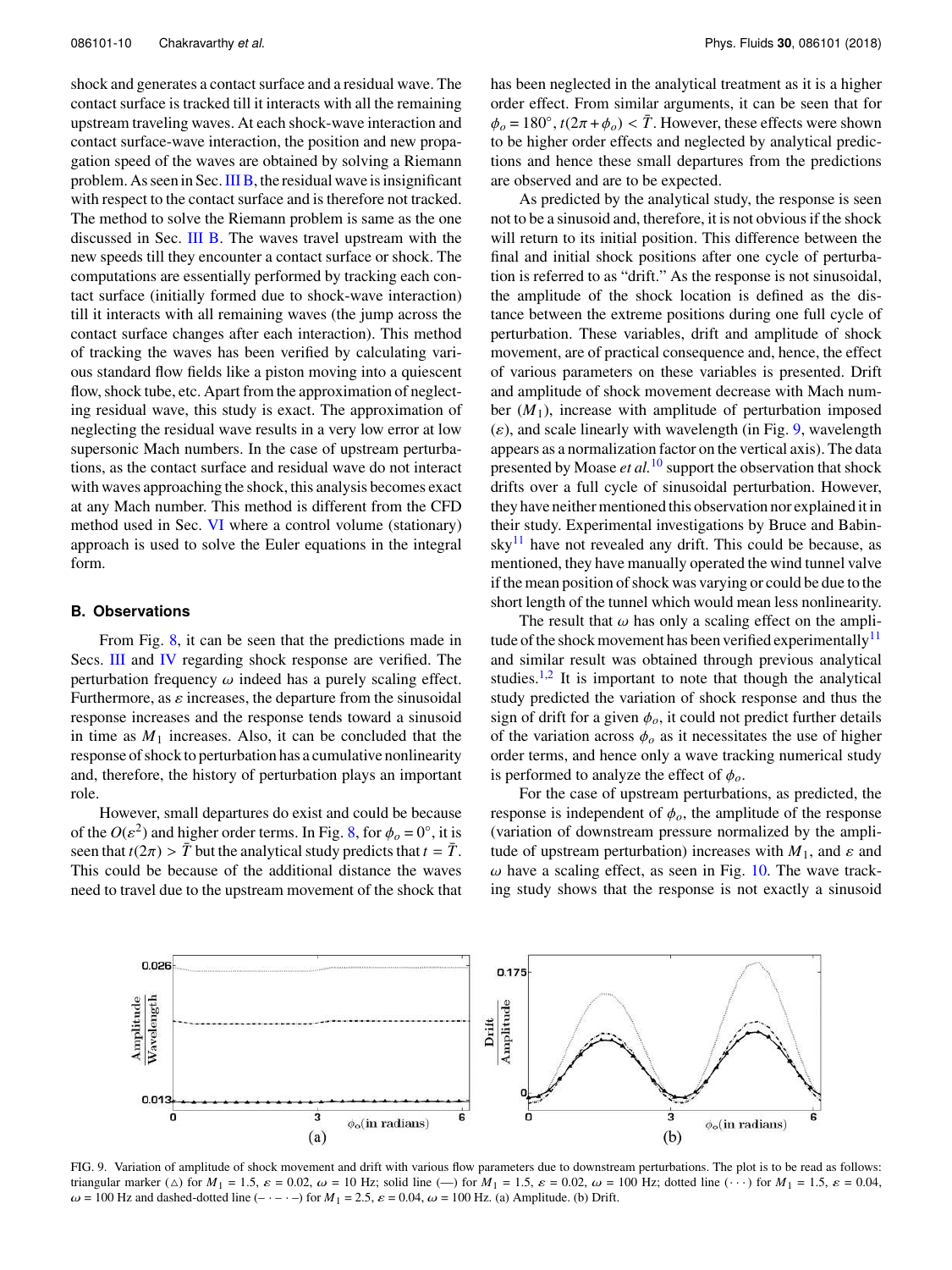

FIG. 10. Variation of downstream pressure experienced by the shock with time due to upstream perturbation. The plot is to be read as follows: triangular marker ( $\triangle$ ) for  $M_1 = 1.5$ ,  $\varepsilon = 0.02$ ,  $\omega = 10$  Hz; solid line ( $\rightarrow$ ) for  $M_1 = 1.5$ ,  $\varepsilon = 0.02$ ,  $\omega = 100$  Hz; dotted line ( $\cdots$ ) for  $M_1 = 1.5$ ,  $\varepsilon = 0.04$ ,  $\omega = 100$  Hz and dashed-dotted line (– · – · –) for  $M_1 = 2.5$ ,  $\varepsilon = 0.04$ ,  $ω = 100$  Hz. (a)  $φ_0 = 0$ . (b)  $φ_0 = 0.5π$ . (c)  $φ_0 = 1.0π$ . (d)  $φ_0 = 1.5π$ .

(too small to be visible directly from Fig. 10). This departure (about 0.5% variation in the duty cycle) is to be expected as we have neglected the nonlinearities for the analytical studies as they were small. Nevertheless these small effects are captured by the wave tracking study as it is exact. The amplitude of the shock movement, as predicted analytically, is much smaller than the corresponding downstream cases {compare the magnitude of amplitude for upstream perturbations [Fig.  $11(a)$ ] with that corresponding to downstream perturbations [Fig.  $9(a)$ ]. The drift too, as predicted, is always in the upstream direction for all conditions of flow and perturbations [Fig. 11(b)].

Hence, it can be seen that overall there is a very good match between the analytical predictions and wave tracking results. In the semi-analytical wave tracking method, the weak residual waves which are resultant of the shock-perturbation interaction are neglected. It was further assumed that the contact surface, when interacting with the next downstream (incoming) perturbation, only alters the speed of the perturbations and produces a downstream contact surface, but does not create any other waves. This is not true, as there will always be a weak residual wave created in each of these interactions. These weak waves were neglected in the semi-analytical wave tracking simulation as it was very expensive to keep track of the huge number of waves generated by each such interaction and follow their interactions with other waves in the flow. It is possible that there are cumulative effects here, which are lost when neglecting these weak waves, in the semi-analytical method. By contrast, a CFD simulation does not make any such assumption. Thus, CFD simulations of the same problem were performed and results are compared with the results from the wave tracking methods in Sec. VI.



FIG. 11. Variation of amplitude of shock movement and drift with various flow parameters for upstream perturbations. The plot is to be read as follows: triangular marker ( $\triangle$ ) for *M*<sub>1</sub> = 1.5,  $\varepsilon$  = 0.02,  $\omega$  = 10 Hz; solid line (--) for *M*<sub>1</sub> = 1.5,  $\varepsilon$  = 0.02,  $\omega$  = 100 Hz; dotted line ( $\cdots$ ) for *M*<sub>1</sub> = 1.5,  $\varepsilon$  = 0.04,  $\omega$  = 100 Hz and dashed-dotted line  $(- - - -)$  for  $M_1 = 2.5$ ,  $\varepsilon = 0.04$ ,  $\omega = 100$  Hz. (a) Amplitude. (b) Drift.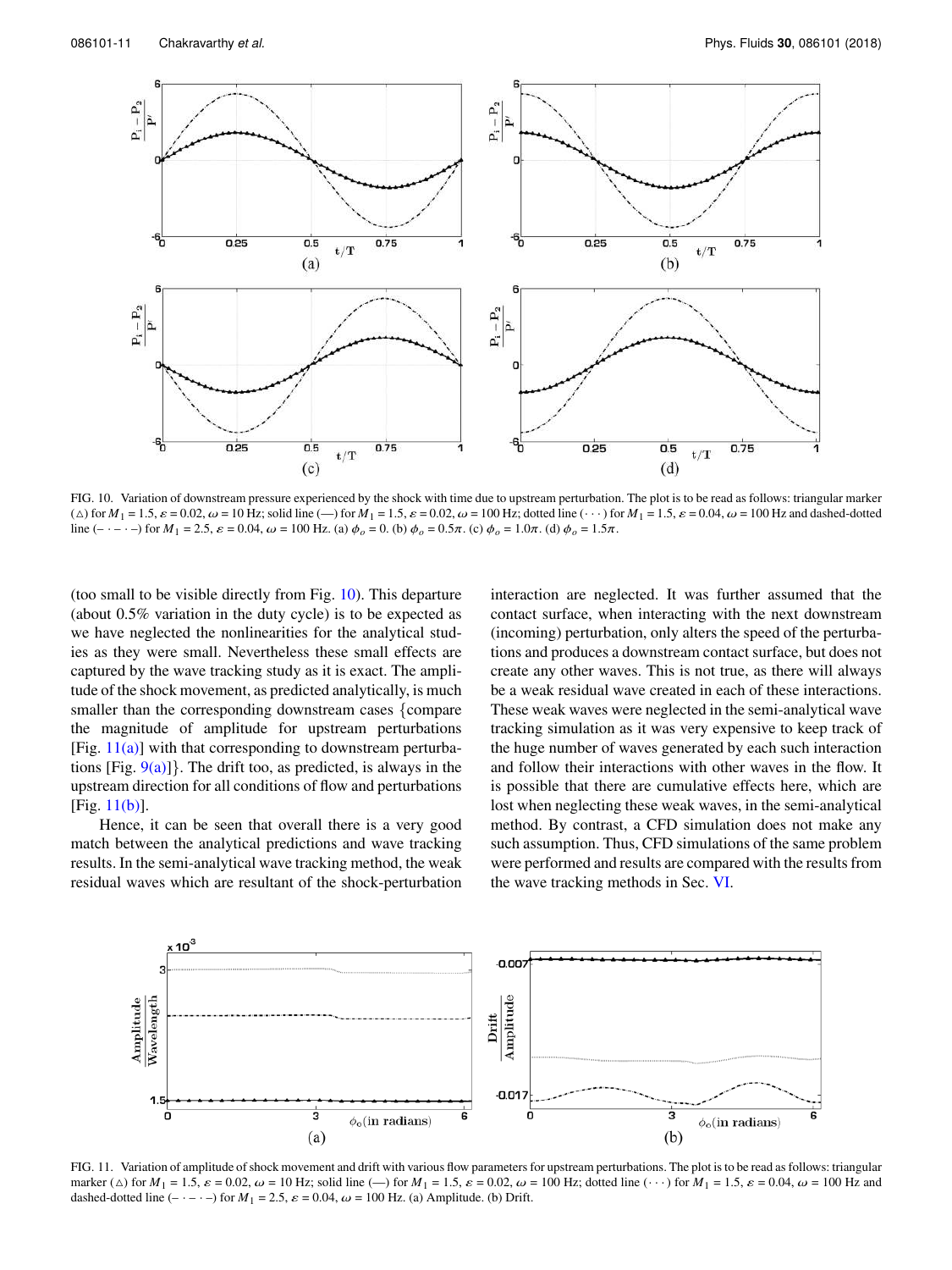

FIG. 12. Distribution of pressure and temperature for a shock tube simulation; initial conditions  $P4 = 27240.6$  Pa,  $P1 = 10896.2$  Pa;  $T4 = 205.6$  K,  $T1 = 102.8$  K are shown by the dotted lines. (a) Pressure. (b) Temperature.

### **VI. CFD SIMULATION**

## **A. Validation**

CFD simulations are performed to compare with the predictions of the semi-analytical and analytical work presented earlier in this paper. The code used for simulation of the shockperturbation interaction performed in this work is a finite volume based solver for the discretized Euler equations. The Low Diffusion Flux Splitting Scheme  $(LDFSS)^{15}$  is used for the first order reconstruction of interface fluxes using the left and right states (reconstructed) at the interface using the 4th piecewise parabolic method.<sup>16</sup> The equations are integrated in time using a 4th order CFD type Runge-Kutta scheme. A global time stepping with a CFL number of 1.0 is used here.

The 1-D Euler code is validated by simulating a shock tube case. Figure 12 shows the jump in the pressure and temperature for the shock-tube simulation. The domain for this simulation extends from  $X = 0$  to  $X = 20$  m. A spacing of  $\delta = 0.5 \times 10^{-4}$  m is used for this simulation. The shock tube simulation is initiated as a Riemann problem at  $X = 2.0$  m, with discontinuities in pressure, density, and temperature. This is shown in Fig. 12, where the left state is denoted by "4" and the right state by "1." The choice of the left and right states are *ad hoc*. The given initial condition would generate a right moving shock, an expansion wave moving to the left, and a right moving contact discontinuity in between. Figure 12 also shows the comparison of the pressure and temperature distributions initially and after 20 000 iterations. The plot of pressure in Fig.  $12(a)$  shows the presence of a region of expansion followed by a discontinuity across the moving normal shock. In Fig.  $12(b)$ , in addition to the changes in temperature across the expansion fan and the normal shock, a strong jump is observed across the moving contact surface, which is located between the expansion and normal shock. To get an estimate of the error in the predictions of the CFD code, a comparison of flow properties determined analytically and those computed by the simulation are presented in Table I after 20 000 iterations.

A plot of the shock location vs time for 20 000 iterations is also shown in Fig. 13. As can be seen in this plot,

the shock position determined analytically and that predicted by the simulation virtually coincide.

In addition to the shock-tube simulation, a slow moving shock<sup>17</sup> is also simulated to validate the solver. This is included to check whether downstream-running noise of large wavelength and/or amplitude, as observed with the use of Roe's flux-difference splitting scheme, $17$  are also generated with the present solver, which employs a flux-vector splitting scheme. It is especially important in this case to determine if the pressure downstream of the moving shock shows any discernible noise, as it would raise doubts about the accuracy of CFD predictions of the pressure field (downstream) due to the shock-perturbation interaction studied in this work.

The computational domain for this case, which extends from  $X = 0$  m to  $X = 2$  m, consists of 200 cells of equal

TABLE I. Comparison between analytical and computational solutions.

| Property          | Analytical          | Simulation          | Error $(\% )$ |
|-------------------|---------------------|---------------------|---------------|
| T2                | 119.3 K             | 119.8 K             | 0.4           |
| P2                | 18631 Pa            | 18351 Pa            | 1.5           |
| T3                | 183 K               | 183.7 K             | 0.4           |
| P3                | 18631 Pa            | 18351 Pa            | 1.5           |
| Up (induced flow) | $78.74 \text{ m/s}$ | $79.72 \text{ m/s}$ | 1.2           |



FIG. 13. Shock location history for the shock-tube simulation.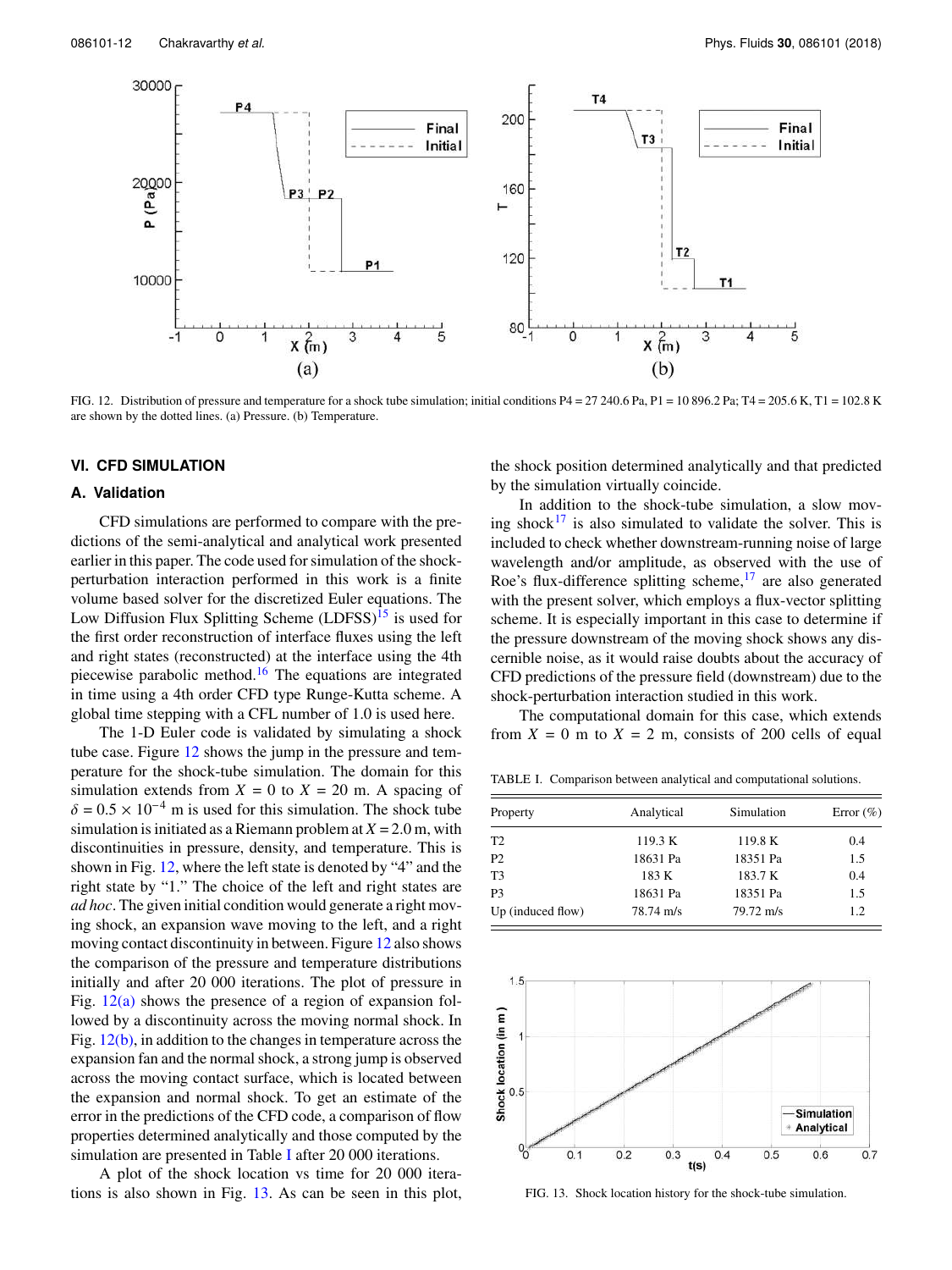

FIG. 14. Normalised pressure vs. X for a slow left-moving shock; dasheddotted line: initial shock, solid line: after 1.8 ms.



FIG. 15. Normalised density vs. X for a slow left-moving shock; dasheddotted line: initial shock, solid line: after 1.8 ms.

size. The jumps in thermodynamic properties satisfying the Rankine-Hugoniot condition, which corresponds to a Mach number of  $\approx$ 2.95, is imposed at *X* = 0.25 m. A supersonic

inflow boundary condition is used at  $X = 0$  m and a subsonic outflow (fixed pressure) boundary condition is used at  $X = 2$  m. The flow speeds to the left and right of the discontinuity are calculated to ensure a left-moving shock at low speed; the ratio of the shock speed (left moving) to the fastest wave speed in the flow is  $\approx 66.95$ . The simulation is run for a total time of about 1.8 ms, during which the shock moves upstream by 0.024 m. Figure 14 shows the variation in pressure (normalised by the values left of the shock) with distance. It can be observed that the pressure downstream of the shock remains practically unaltered due to the shock movement and as such, any right (downstream) running acoustic waves (if present downstream of the shock) are too small to be visible at this scale. Figure 15, however, shows minor differences in the density across the stationary and moving shocks, indicating that the solver (flux-splitting scheme specifically) is giving rise to right-moving entropy waves; the amplitude of these waves though appear to be small ( $\approx$ less than 1% of the downstream density).

Based on the above validations, it can be stated the Euler solver used in this work is capable of predicting 1-D flowfields with good accuracy and also does not introduce largeamplitude noise downstream of moving shocks and as such is used for the rest of the CFD results presented here.

## **B. Computational domain and introduction of perturbation**

The computational domain for the shock-perturbation studies extends from  $X = -2\lambda$  to  $X = 8\lambda$ , where  $\lambda$  is the wavelength of the perturbation. To study the effect of a downstream wavelet on the shock, a sinusoidal perturbation is introduced right at the shock location. In the computational domain, the shock is located at a distance of 2 times the wavelength of the perturbation from the origin. Figure  $16(a)$  shows the position of the perturbation downstream of the shock for two different values of  $\phi$ . The initial amplitude of the perturbation is chosen as twice the amplitude of the wave since it splits into a left and a right running wave, of which only the left running



FIG. 16. Variation of pressure in the computational domain at  $t = 0$  for  $M_1 = 1.5$  and  $\epsilon = 0.04$ . (a)  $\phi_o = 0$ . (b)  $\phi_o = \Pi$ .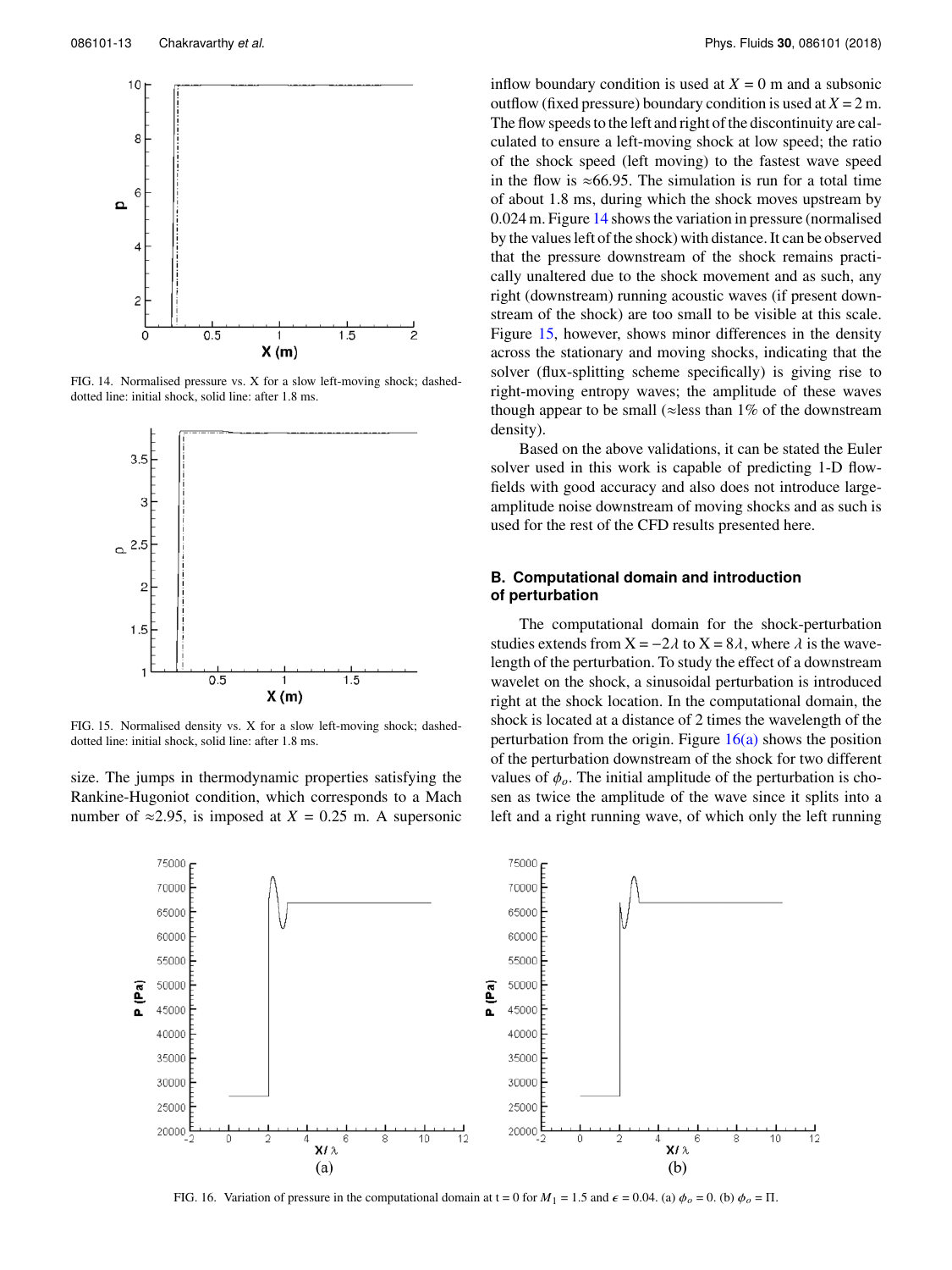TABLE II. Comparison of errors for different grid resolutions.

| Resolution $(\frac{ncells}{\lambda})$ | Drift(m)               | $\frac{drift}{\Delta x}$ | Error $(\% )$ |
|---------------------------------------|------------------------|--------------------------|---------------|
| 10 000                                | $-9.98 \times 10^{-5}$ |                          | 20.16         |
| 20 000                                | $-1.25 \times 10^{-4}$ | 2.5                      | $\approx 0$   |
| 40 000                                | $-1.25 \times 10^{-4}$ |                          | .             |

wave interacts with the shock. The thermodynamic properties of the perturbed state are constructed assuming isentropic processes of compression and expansion from the post-shock state to the perturbed state. In this context, it is different from the semi-analytical simulations presented earlier, wherein the perturbations are modelled as weak compression and expansion shocks. The velocities at the perturbed state are kept the same as the post-shock state. This means that while local total enthalpy at any point in the perturbed state may be different from the post-shock state (at the same point), there is no global energy addition to the system. The length of the computational domain to the right of the shock is 8 times the perturbation wavelength  $(\lambda)$ . A much larger length (compared to upstream of shock) is chosen for the downstream direction to ensure that any wave formed due to the interaction of the right moving wave with the right boundary does not travel upstream and interact with the shock or left moving wave within the time frame of the simulation.

As the code uses a density based solver, the perturbation is introduced by setting the temperature and density values in order to cause the desired pressure change using an assumption of isentropic process.

#### **C. Grid refinement and CFL study**

The grid spacing for this work is expressed using the metric number of grid points per unit wavelength of the perturbation. The wavelength  $(\lambda)$  of the perturbation is defined as *wavespeed*, where wave speed is the acoustic velocity after the shock and the frequency is 100 Hz. The perturbation amplitude ( $\epsilon$ ) was taken as 0.04 for these simulations. Three different grid spacings have been tried as listed in Table II. Based on the values of drift obtained for the different grids, a resolution of 40 000  $\frac{cells}{\lambda}$  is used for all the simulations at *M* = 1.5. This results in a physical spacing of  $\Delta X = 2.4953 \times 10^{-5}$  m. The use

of the quantity  $\frac{ncells}{\lambda}$  to determine the grid resolution ensures that the grid spacing is problem specific.

As seen from Table II, the highest grid resolution considered corresponds to a drift of  $-1.25 \times 10^{-4}$  m. This is assumed to be closest to the true value. Thus the errors are calculated with respect to this value and are tabulated. Although a grid resolution of 20 000  $\frac{cells}{\lambda}$  shows similar value of drift as for the finest mesh, the finest mesh is used for all the subsequent CFD studies, as for smaller values of perturbation amplitude  $(\epsilon = 0.03)$ , the lower resolution cannot capture the drift.

To check for the sensitivity of the solution to the CFL number, the simulation for  $M = 1.5$ ,  $\epsilon = 0.04$ , and a frequency of 100 Hz was run at two different CFL numbers of 0.5 and 1.0. The results show hardly any difference (not shown here). As such, a CFL of 1.0 has been used for the rest of the simulations presented here.

To reduce the number of cells in the domain, instead of using a uniform grid for the entire domain, only a part of the domain from  $X = 0$  to  $X = 3\lambda$  has a constant grid spacing, beyond which a stretched grid is used with a constant stretching ratio of 4%. The grid-resolution mentioned earlier pertains to the uniform grid from  $X = 0$  to  $X = 3\lambda$ .

# **D. Results**

The simulation results from the shock-perturbation simulations have been plotted against the results obtained from the previously discussed semi-analytical algorithm (Sec. V) for specific cases. If the final position of the shock is upstream of the initial position (upstream drift), then the drift is taken as negative.

Figure 17 plots change in the pressure just downstream of the shock, due to the interaction with the perturbation, normalized by the magnitude of the perturbation, vs the nondimensional time *t*/*T* as defined before. From Fig. 17, it is observed that the downstream pressure variation predicted by the semi-analytical method and the CFD simulation match very closely for phase angles  $\phi_o = 0$  and  $\pi$ . Some noise in the pressure data is observed and this can be attributed to post shock oscillation in pressure across a moving shock observed in most higher order numerical methods. Figure 18 shows that the shock movement predicted by the semi-analytical method and the CFD simulation match very closely as well.

Figure 19(a) compares CFD predictions of the amplitude of shock motion with those computed using the semi-analytical



FIG. 17. Variation of downstream pressure experienced by the shock with time due to a downstream perturbation;  $M_1 = 1.5$ ,  $\varepsilon = 0.04$ ,  $\omega = 100$  Hz; solid line (—): semi-analytical method, dashed-dotted line  $(- \cdot - \cdot -)$ : CFD simulation. (a)  $\phi_o = 0$ . (b)  $\phi_o = \Pi$ .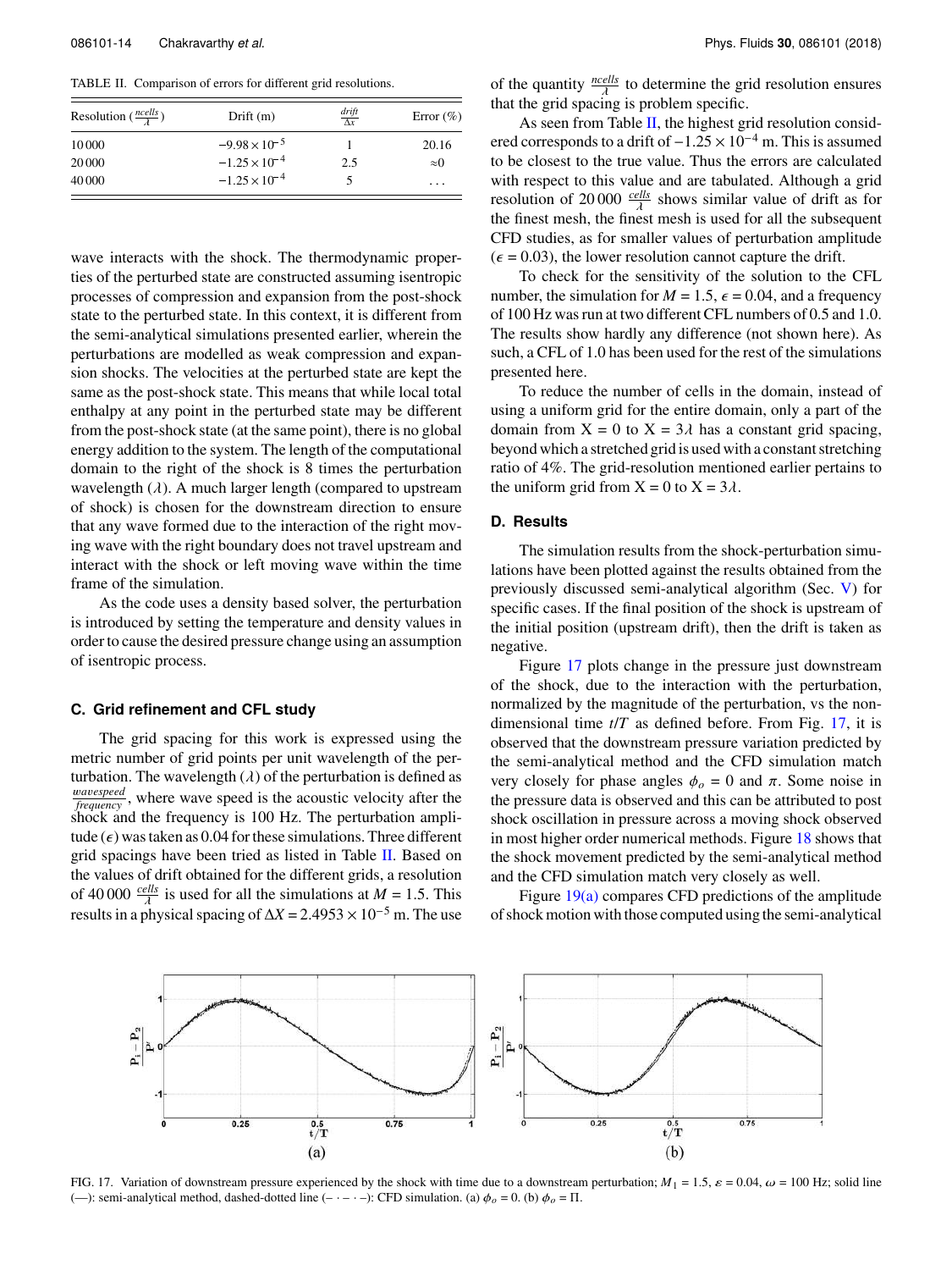

FIG. 18. Variation of shock location with time due to a downstream perturbation;  $M_1 = 1.5$ ,  $\varepsilon = 0.04$ ,  $\omega = 100$  Hz; solid line (-): semi-analytical method, dashed-dotted line  $(- \cdot - \cdot -)$ : CFD simulation. (a)  $\phi_o = 0$ . (b)  $\phi_o = \Pi$ .



FIG. 19. Comparison of amplitude of shock movement and drift between the semi-analytical method and the CFD simulation.  $M_1 = 1.5$ ,  $\omega = 100$  Hz; triangle marker (∆): semi-analytical method; circle (o): CFD solution. (a) Amplitude. (b) Drift.

method, at discrete values of perturbation amplitude at Mach 1.5. As shown in the plot, the computational results almost match the semi-analytical method. Figure 19(b) shows a comparison of drift values obtained from CFD computations and the semi-analytical method, at the same set of perturbation amplitudes used in Fig.  $19(a)$  at Mach 1.5. As observed, the drift values predicted by the CFD methods are lower compared to their semi-analytical results. However, the two sets of results agree qualitatively in the sense that both show a similar direction of drift and a growth in the drift as the amplitude of perturbation increases.

Figure 20 compares the CFD predictions of pressure downstream of the shock, and the shock motion, with the results from the semi-analytical method, for two successive perturbations for a Mach 2.5 flow at a perturbation

amplitude of 4%. Similar to what was observed for the case of a single perturbation, the two methods compare very well in this case also. Table III lists the values of drift as computed using CFD, and the semi-analytical method, for 1, 2, and 3 perturbations at a perturbation pressure amplitude of 4% and Mach 1.5 flow. Here the results of the semi-analytical method suggest that the drift scales linearly with increase in the number of perturbations. The CFD predictions of drift also increase with successive perturbations, although the magnitude of change is less compared to the semi-analytical method.

The CFD results show a good level of agreement with the semi-analytical method in general, except in the prediction of drift, where the CFD results are consistently lower compared to those obtained from the semi-analytical method. This can



FIG. 20. Variation of downstream pressure and shock location with time for two successive perturbations;  $M_1 = 2.5$ ,  $\varepsilon = 0.04$ ,  $\omega = 100$  Hz,  $\phi_o = 0$ ; solid line  $(-)$ : semi-analytical method, dashed-dotted line  $(- - - -)$ : CFD simulation. (a) Downstream pressure variation. (b) Shock movement.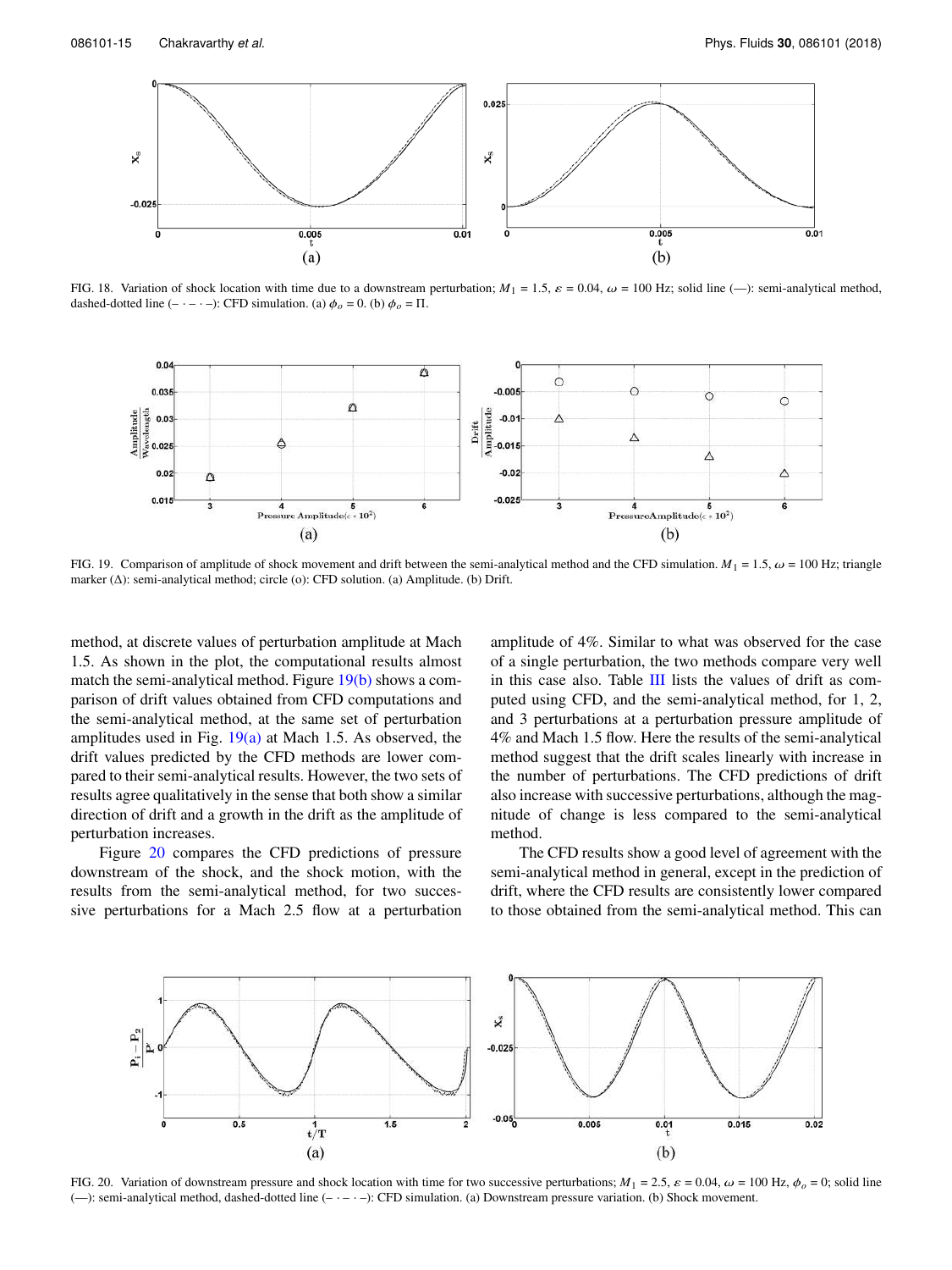TABLE III. Comparison of drift values (in m).

| No. of perturbations | Semi-analytical method | CFD method             |
|----------------------|------------------------|------------------------|
|                      | $-6.39 \times 10^{-4}$ | $-2.07 \times 10^{-4}$ |
|                      | $-1.3 \times 10^{-3}$  | $-3.62 \times 10^{-4}$ |
|                      | $-1.9 \times 10^{-3}$  | $-5.69 \times 10^{-4}$ |

primarily be attributed to the minor phase difference in the response of the shock to the perturbation between the two methods as can be seen in Fig. 18.

### **VII. CONCLUSIONS**

This study investigated the response of a normal shock in a constant area duct to sinusoidal perturbations. In this interaction, the contact surface, which was ignored by researchers in previous studies, is shown to have a significant effect on the flow field downstream of shock and consequently the shock response to downstream disturbances. For upstream perturbations, however, the interaction is important only to determine the downstream pressure and the shock velocity. In this case, the contact surface and residual wave generated in the process are not important, as they exist only in the flow field downstream of shock, which is devoid of any externally imposed perturbation.

It is demonstrated both analytically and numerically that the shock responds nonlinearly to perturbation and the nonlinearity is both cumulative and local in nature. Hence, a linear superposition of sinusoidal waves to simulate a complicated perturbation profile may not work. Furthermore, the shock response depends strongly on the perturbation history (φ*o*). The nonlinear nature of the response can be further seen by the change in the time period of shock response with respect to the time period imposed by the perturbation. In addition to this variation, the duty cycle of positive and negative half cycles of perturbation is altered. This results in a net upstream displacement of the shock over one full cycle of perturbation, which is referred to as drift. Although the magnitude of drift scales with Mach number,  $\frac{drift}{amplitude}$  is higher for lower Mach numbers. This suggests that the effect of drift is more pronounced at low supersonic Mach numbers. This observation may have practical consequences, as this is the typical operating regime for ramjets. Further studies are underway to examine the effect of geometric variations, such as a C-D nozzle, on this nonlinear response of shock.

In the case of upstream perturbations, the duty cycle is very close to that of a sinusoid, as the nonlinearities are very small. However, the magnitude of shock velocity, being lower for the positive half cycle than the negative half cycle, causes the shock to drift upstream over one full cycle of perturbation. Thus we see that a shock does not come back to its initial position, but ends up more upstream, for both upstream and downstream sinusoidal perturbations. Furthermore, multiple waves interacting with the shock result in a cumulative effect on the shock movement.

In summary, this work studied in detail the interactions between various flow features (shock-wave, contact surface-wave) in a normal shock/perturbation interaction. It conclusively establishes the shock response to be nonlinear and that the shock does not return to its initial position over one full cycle. Various physical processes behind the nonlinearities were investigated thoroughly, and the parametric variation of drift was explained. The drift in shock discussed in this study is caused solely because of the unsteady perturbation. This, coupled with geometric variation and spatial reflection of waves, could lead to sustained oscillations. Further investigations are underway to verify this possibility.

# **APPENDIX: SHOCK RESPONSE (ANALYTICAL FORM)**

As seen in Sec.  $\Pi$  A, each wave in the perturbation travels at a different speed. Therefore, each wave has a nonzero relative velocity with respect to its neighboring wave and, hence, the distance between each of them gets altered. The distance altered due to this nonlinear propagation can be obtained as

$$
\delta x_n = \frac{u(\phi_{i-1}) - u(\phi_i)}{\Delta x_o} [t_{initial} + t_s],\tag{A1}
$$

where  $t_{initial}$  is the time taken by the  $(i - 1)$ th wave to reach the shock position at  $x_s(t = 0)$ ,  $x_s$  is the shock location, and  $t_s$  is the time required to reach shock at  $t(\phi_{i-1})$  from  $x<sub>s</sub>(t = 0)$ . It is to be noted that in writing the above expression, the observation that the contact surface alters the velocity of all the upstream traveling waves by nearly the same amount is utilized. Thus, the term  $(u(\phi_{i-1}) - u(\phi_i))$  can be assumed constant in time. Rewriting temporal terms in Eq. (A1), we get

$$
\delta x_n = \frac{u(\phi_{i-1}) - u(\phi_i)}{\Delta x_o} \left[ \frac{x(\phi_{i-1})|_{t=0}}{u_{avg}(\phi_{i-1})} + \frac{x_s|_{t=t(\phi_{i-1})}}{u_{avg}(\phi_{i-1})} \right], \quad (A2)
$$

where  $u_{avg}(\phi_{i-1})$  is the average velocity of the *i*th wave over the time  $t(\phi_i)$ . Substituting Eq. (5) in Eq. (2), we get

$$
t(\phi_i) = \hat{T}(\phi_i)[1+\delta] = (x(\phi_i)/u_0)[1+\delta], \quad (A3)
$$

where  $\hat{T}(\phi_i)$  is the time taken by the *i*th wave to reach  $x(\phi_1)|_{t=0}$ in the case of the linearly propagating wave in the absence of shock and  $\delta$  is the contribution of  $\mathcal{O}(\varepsilon)$  terms. As the waves are uniformly spaced, Eq.  $(A3)$  can be written as

$$
t(\phi_i) = i\Delta t_o (1+\delta). \tag{A4}
$$

.

Substituting Eq.  $(A3)$  in Eq.  $(A2)$ , we get

$$
\delta x_n = \frac{u(\phi_{i-1}) - u(\phi_i)}{\Delta x_o} \frac{u_0}{u(\phi_{i-1})} \hat{T}(\phi_{i-1})
$$

$$
\times \left[1 + \frac{u_{s,avg}}{u_0} \frac{t(\phi_{i-1})}{\hat{T}(\phi_{i-1})} \right] \frac{u(\phi_{i-1})}{u_{avg}(\phi_{i-1})}
$$

Recall that

$$
\delta u_s = \frac{u_{s,avg}}{u_0}
$$

and

$$
\Delta x_0 = \Delta t_0 u_0.
$$

Substituting Eq.  $(A4)$  in the last expression and expanding all the individual terms in to  $\mathcal{O}(\varepsilon)$ , we get